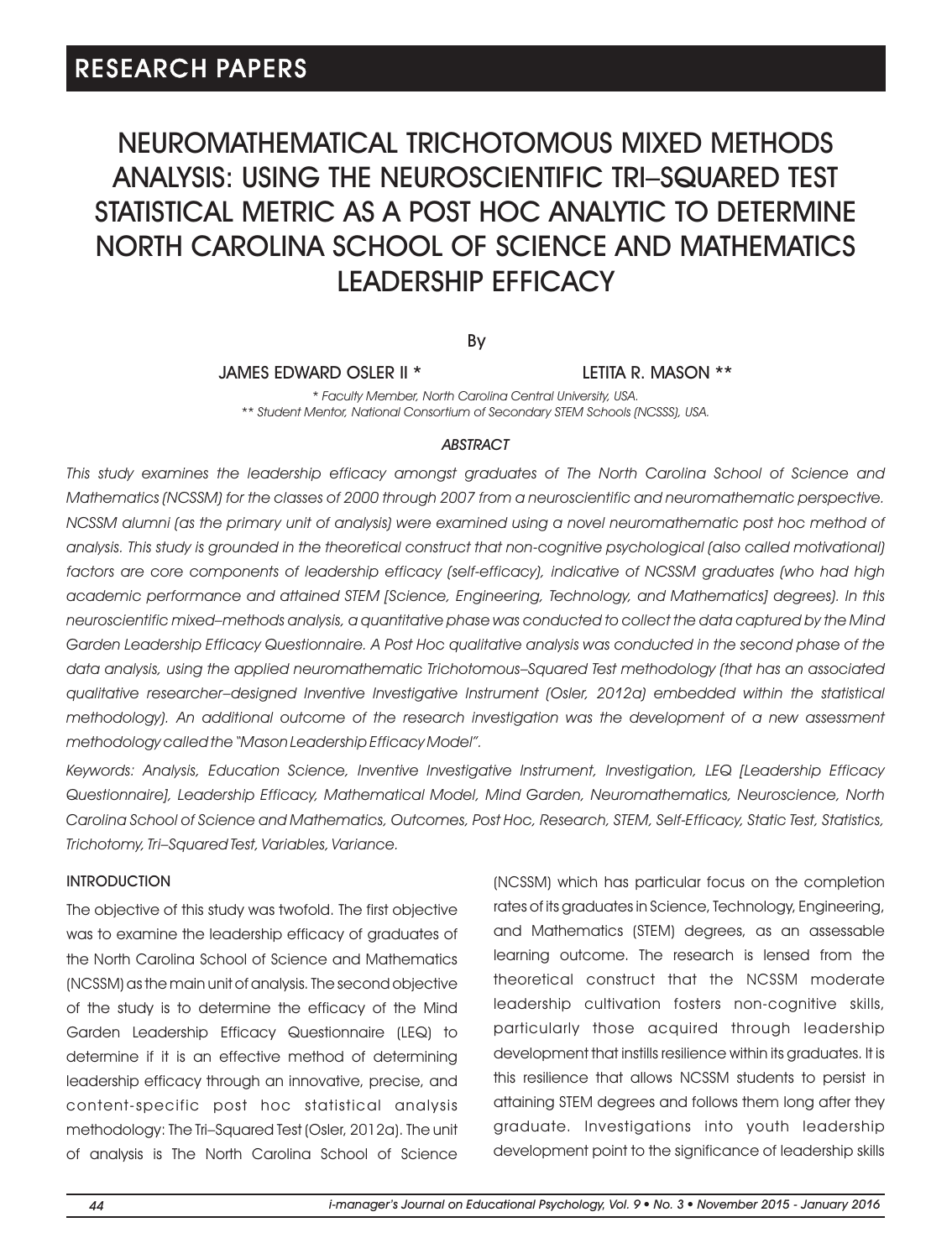learned during adolescence in the areas of critical thinking, problem solving, and reflection. These are the same skills deemed crucial in fitting youth for fruitful employment, particularly in science, technology, engineering, and mathematics (Wagner, 2008). A critical component of leader efficacy is the notion of selfefficacy. Bandura (2010), for example, noted that selfefficacy was the belief that, an individual has special aptitudes and assets to chance the demands of a precise chore. Hannah et al. (2008) also stated efficacy beliefs affected whether a person thought in self-enhancing or self-debilitating ways, including the way they motivated and preserved themselves in times when encountering hitches.

McCormick's (2002) research on self-efficacy theory additionally stated that personal efficacy influenced the objectives people selected, their aspirations, how much effort they exerted on a given task, and how long they persisted in the face of difficulties, obstacles, and disappointments. Hannah et al. (2008) also supported this notion when they surmised leadership efficacy was a detailed type of confidence associated with the knowledge and abilities associated with leading others. Furthermore, McCormick (2002) added that self-efficacy was a personal belief, a self-judgment about one's taskspecific capabilities, to perform the leadership task that was the essential causal factor. NCSSM promotes selfefficacy through its leadership development. This is a critical part of Science & Mathematics enlightening its students to recognize their academic talents and full capabilities under stringent STEM academic rigor.

Against this backdrop, the unit of analysis (NCSSM) presents a topical case for the study of leadership efficacy because it has a learning environment, which supports youth leadership development by immersion in a state-supported residential program focused on accelerated preparation in science, mathematics, and humanities. Education administration researcher, Sedlacek (2004) outlines the significance of considering non-cognitive skills that are strengthened through leadership, in the admissions criteria and the instructional design of an institution in the following areas:

- ·Leadership: demonstrates strong leadership in any area of his/her background (e.g. church, sports, noneducational groups).
- ·Long-range goals: able to respond to deferred gratification, plan ahead, and sets goals.
- Strong support person: seeks and takes advantage of a strong support network or has someone to turn to in a crises or for encouragement.
- Community: participates and is involved in his/her community.
- ·Nontraditional learning: acquires knowledge in sustained or culturally related ways in any field outside of school.

As the research unit of analysis, within its operational framework, NCSSM understands the value of including non-cognitive variables as a component of the admissions selection criteria that is assessed for student enrollment. This is clearly evident in the mission statement of the school, which appears in the following sub-section, and offers support to the rationale for this study.

#### 1. Objective of the Study

The objective of this study was to examine the leadership efficacy amongst graduates of the North Carolina School of Science and Mathematics (NCSSM) for the classes of 2000 through 2007 from a neuroscientific and neuromathematic perspective. NCSSM alumni (as the primary unit of analysis) were examined using a novel neuromathematic post hoc method of analysis. This study is grounded in the theoretical construct that noncognitive psychological (also called motivational) factors are core components of leadership efficacy (selfefficacy), indicative of NCSSM graduates (who had high academic performance and attained STEM (Science, Technology, Engineering, and Mathematics) degrees). It holds promise for increasing both student interest and diversity from an ethnic perspective to strengthen the STEM pipeline. In this study, the Hannah and Avolio (2013) Mind Garden Leadership Efficacy Questionnaire (LEQ); a battery of three instruments designed to assess individual perceptions of personal leadership efficacy across three constructs (through the implementation of a qualitative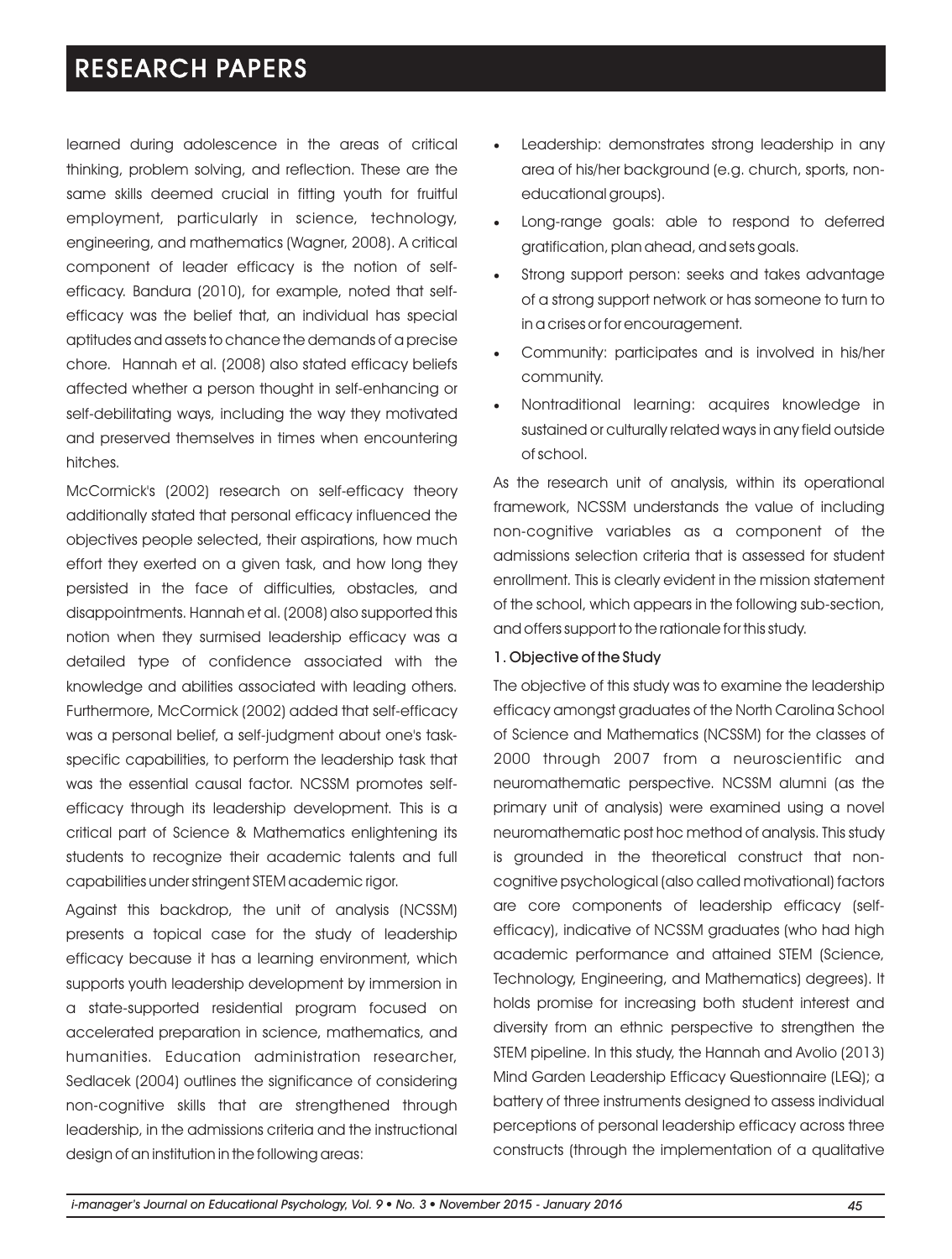survey tool). In this neuroscientific mixed–methods analysis, a quantitative phase was conducted to collect the data captured by the Mind Garden Leadership Efficacy Questionnaire. A Post Hoc qualitative analysis was conducted in the second phase of the data analysis, using the applied neuromathematic Trichotomous– Squared Test methodology (that has an associated qualitative researcher–designed Inventive Investigative Instrument [Osler,2012a] embedded within the statistical methodology). Based on the results of the study, the alternative hypothesis  $[H_1]$  that stated that there are significant differences in the perception of the Leadership Efficacy by the NCSSM Alumni from the classes of 2000-07 in terms of their overall "Leadership Efficacy" in regards to: Execution or "Leadership Action Efficacy"; Capacity or "Leader Means Efficacy"; and Environment or "Leader Self-Regulation Efficacy" was accepted. The research led to the development of a new assessment methodology called the "Mason Leadership Efficacy Model".

### 2. Key Terms Related to Neuroscience and Neuromathematics

#### *2.1 Brain-Based Learning*

Brain-based learning refers to teaching methods, lesson designs, and school programs that are based on the latest scientific research about how the brain learns, including such factors as cognitive development—how students learn differently as they age, grow, and mature socially, emotionally, and cognitively (Hidden Curriculum, 2014).

#### *2.2 Cognition*

Cognition is a term referring to the mental processes involved in gaining knowledge and comprehension. These processes include thinking, knowing, remembering, judging, and problem-solving. These are higher-level functions of the brain and encompass language, imagination, perception, and planning (Cherry, 2014).

#### *2.3 Neuroscience*

Neuroscience is a branch of science that deals with the anatomy, physiology, biochemistry, or molecular biology of nerves and nervous tissue and especially their relation to behavior and learning (Neuroscience, 1963).

### *2.4 Neuromathematics*

A new terminology first introduced in this research that pertains to the use of brain-based neuroscience in terms of mathematics grounded in the mathematical law of trichotomy (Osler, 2012a) exemplified in the advanced post hoc use of the Tri–Squared Test (Table 1) to analyze and determine the trichotomous: (a) Viability; (b) Validity; and (c) Verifiability of the research hypothesis  $[H_1]$  and its associated outcomes (Figures 1, 2, and 3. respectively).

### 3. Key Terms Related to NCSSM Leadership Efficacy and Associated STEM Inquiry

#### *3.1 Educational Science*

Educational science is the study and application of solutions to improve and enhance the learning environment and learning in general (Osler, 2013a).

#### *3.2 Eduscience*

The term "Eduscience" which is a portmanteau of the two terms "Education" and "Science". Eduscience is solution–driven and is actively concerned with the transfer and dissemination of knowledge (Osler and waden, 2012b).

#### *3.3 Tri–Squared Test*

Transformative Trichotomous–Squared Test provides a methodology for the transformation of the outcomes from qualitative research into measurable quantitative values that are used to test the validity of hypotheses. The advantage of this research procedure is that it is a comprehensive holistic testing methodology that is designed to be a static way of measuring categorical variables directly applicable to educational and social behavioral environments, where the established methods of pure experimental designs are easily violated. The unchanging base of the Tri–Squared Test is the  $3 \times 3$  Table based on Trichotomous Categorical Variables and Trichotomous Outcome Variables. The emphasis on three distinctive variables provides a thorough and rigorous robustness to the test that yields enough outcomes to determine if differences truly exist in the environment in which the research investigation takes place. (Osler, 2012a).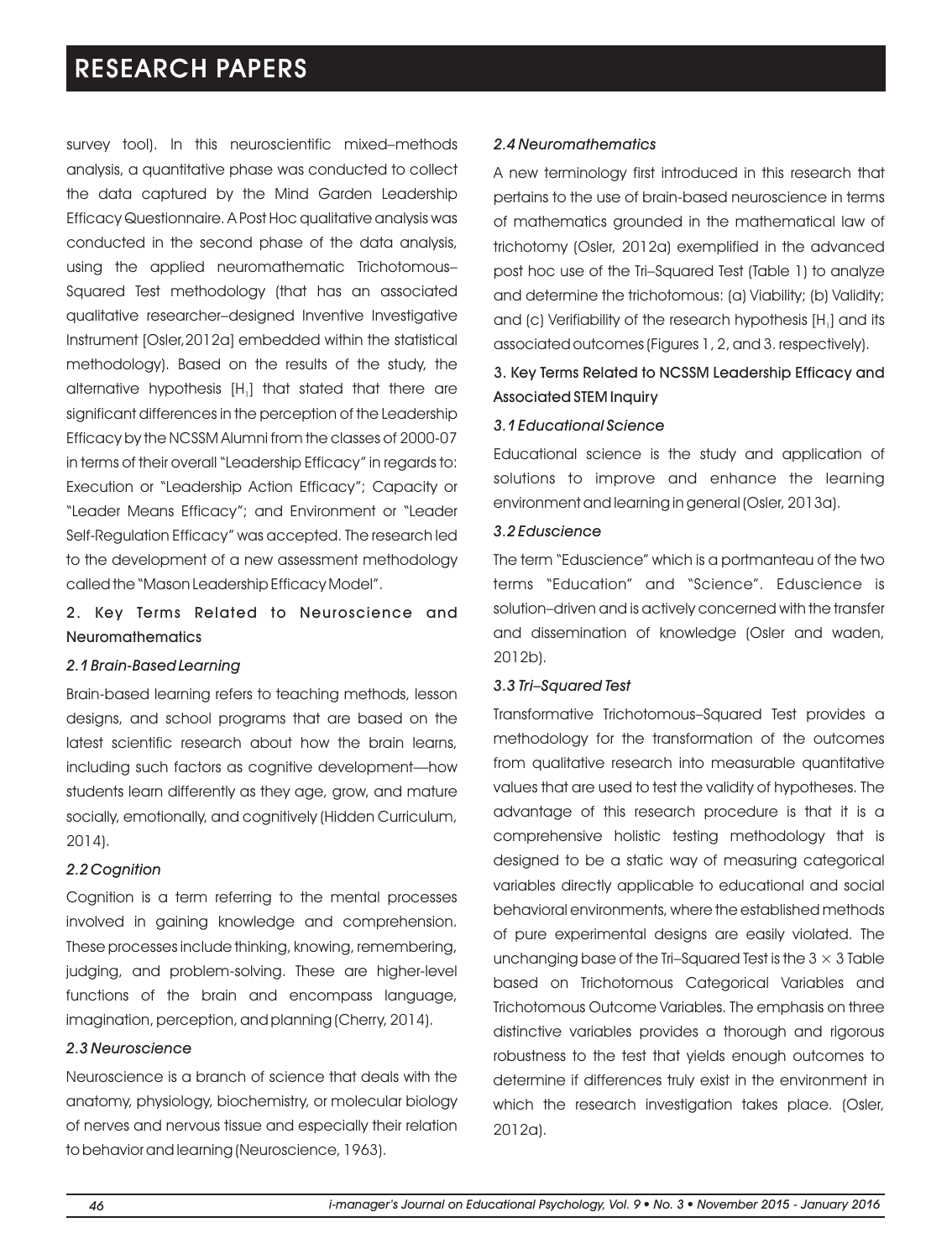#### *3.4 Inventive Investigative Instrument*

To effectively use Tri–Squared in a research investigation, one must first develop a series of "trichotomous categorical variables" based on associated "trichotomous outcome variables". This is the first initial and crucial step for using Tri–Squared as a valid, reliable, and objective means of analyzing data. Second, a specific "trichotomy-engineered" or "Inventive" (i.e., original) Investigative Instrument must be created and implemented based on the initial trichotomous categorical variables and outcomes. This insures that the research investigation is consistent throughout the study and that the later Tri–Squared computations are validly reporting what actually took place in the research environment. The "Inventive Investigative Instrument" can be psychometrically delivered as a test, qualitatively delivered in the form of a research questionnaire, provided anonymously as a survey, given as in–depth questions during an interview, or evaluated as a comprehensive metric via an assessment rubric. As long as the trichotomous categorical variables are measured according to the established associated trichotomous outcome variables then the research has merit within the strict confines and rigorous requirements of the Tri–Squared Test (Osler, 2012a).

### 4. The Neuroscientific Neuromathematical Brain–Based Learning Model

The Osler Holistic Neuroscientific–Neuromathematic



Figure 1. The Osler Holistic Neuroscientific–Neuromathematic Learning Model©

Learning Model© (Figure 1) presents the triune aspects of neuroscientific trichotomous research [as an outcome of this research inquiry in terms of the neuroscientific use of the "Mathematical Law of Trichotomy" (Osler, 2012a)] that can be readily applied research investigations that are grounded in the commonly found threefold aspects of nature. This model is grounded in Cognitive Science, Brain–Based Learning, and the Instructional Systems Design. In the center of the model are the naturally occurring triune aspects that can be found (many times both holistically and trichotomously such as in the three elementary components of an atom: Proton, Neutron, and Electron) in nature. Neuromathematics is the trichotomous expression of the neuroscientifically advanced triune aspects of the brain (further detailed in Figure 2) in terms of applied law of trichotomy mathematics (Osler, 2012a). The repetitive nature of three exists throughout the model as the triplex, triadic, and tripartite nature of triune structure extends and radiates out while remaining holistic, cyclical, and ultimately empowering for researcher, in their field and their profession in terms of the extended trifold nature of: research growth, self–growth, professional growth, and career growth.

### 5. The Multiple Neuromathematic Triune Structures of the Human Brain

In Figure 2, Multiple Trifold/Tripartite/Triplex Structure of the Human Brain model illustrates the neuromathematic trichotomous neuroscientific organizations of the human brain (in reference to Figure 1. In terms of "Trilimbic" systemic structure: Hypothalamus/Amygdala



Figure 2. A Detailed Illustration of the Multiple Neuromathematic Triune Structures of the Human Brain that are the Building Blocks of Leadership Efficacy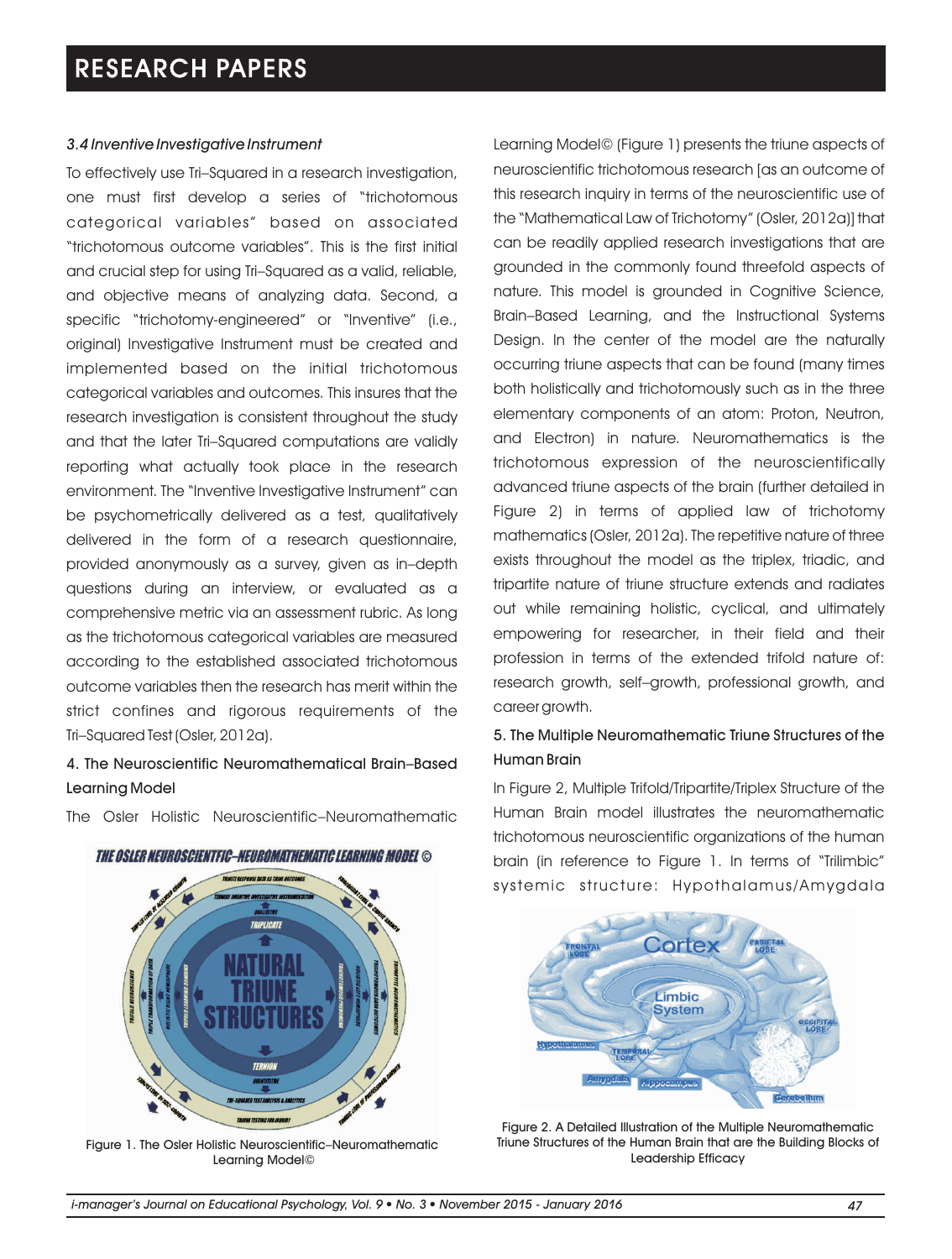/Hippocampus, "Trilobic" structural groupings: Frontal/ Parietal/Occipital; Frontal/Temporal/Parietal; Frontal/ Temporal/Occipital; Parietal/Temporal/Occipital; etc., and "Tricerebral" systemic structure: Cortex/Limbic /Cerebellum) that lend to leadership include: The "neocortex" portion of the human brain that has the cluster of myelinated sheaths of neuronal axons as dynamically active brain structures involved in higher cognitive functions that trichotomously and holistically include: (1) advanced cognitive thought processes; (2) systemic and sequential functions that are involved in detailed planning; and (3) active procedures involved in the process of dynamic mental modeling and detailed sensory simulation(s). The internal "limbic brain" refers to the portion of the brain comprised of the basal ganglia (also more commonly referred to as the "basal nuclei") that comprise the multiple subcortical internal human brain nuclei and its internal structures that are neuromathematically and trichotomously in charge of advanced emotional intelligence represented by: (a) advanced engaging teamwork through social interactsions that can be expressed as parental nurturing and group-think mechanisms that are expressed as compassionate behavior; (b) advanced interactive and empowering neurocordial metacognition typically expressed as external and mutual reciprocity; and (c)





Figure 3. The Mason Leadership Model ©

advanced perceptive and perspective insight that creates internal interpretation of rapport expressed as external empathy and connectivity with others. The "cerebral cortex" portion of the human brain that has the cluster of cortial columnal nicrocircuits as the active and interspersed brain structures involved in cognitive holistic neuromathematic trichotomous functions that are not limited to but primarily include: delta) the active sensory perception of place [location]; nabla) the active sensory perception of the passage of time [happening(s)]; and the active sensory perception of matter [existence].

### 6. The Neuroscientific Leadership Efficacy Research Model

In the Mason Leadership Efficacy Model (Figure 3) [as a holistic research outcome of Figure 1], the first perimeter or the center of the model defines the research population targeted for analysis. For the present study, graduate represents 2000–2007 graduates of NCSSM. The second perimeter represents the qualitative stage of the model, where participants completed the Mind Garden Leadership Efficacy Questionnaire. In the third perimeter, the initial analysis of data is conducted providing descriptive outcomes using an inferential statistical method. Perimeter four is the post hoc stage of the process where qualitative data is transformed into quantitative data using the Tri-Squared test. The fifth or final perimeter captures level of leadership efficacy of participants. A detailed discussion of the MLEM in relation to the findings of the current research and framing an outline for future direction is explained in the following sections (Mason, 2015).

#### 7. The NCSSM Mission Statement

The North Carolina School of Science and Mathematics was established in 1979 and the mission includes the following: (1) To educate academically talented students to become state, national, and global leaders in science, technology, engineering, and mathematics; (2) To advance public education in North Carolina; and (3) To inspire innovation for the betterment of humankind, through challenging residential and virtual programs driven by instructional excellence and the excitement of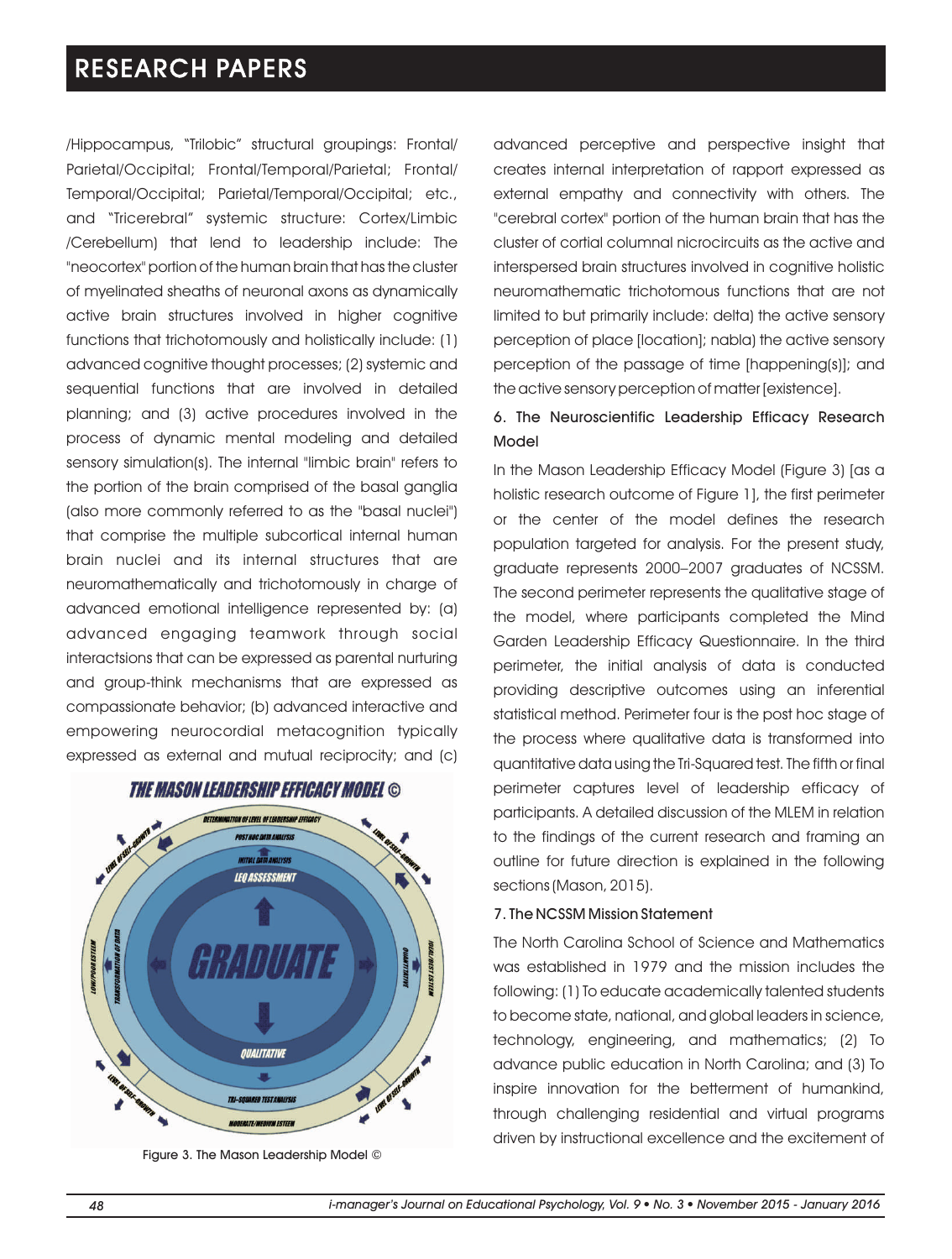#### discovery (NCSSM, 2013).

Embedded in the unit of analysis' [NCSSM] admissions portfolio is the rating instrument for cognitive and noncognitive responses from its applicants. The current rating criteria for all applicants cover areas on STEM interest (as s non-cognitive variable), awards (that includescertificates, honors, recognitions and another noncognitive variable), leadership (the variable under analysis in this study - yet another example of a noncognitive variable), grades, rigor of course of work/program, the NCSSM math test, guidance counselor reference (a 4<sup>th</sup> non-cognitive variable), English, Math, and Science Teacher Evaluations (final non-cognitive variable) (NCSSM, 2013). In academic year 2013, the unit of analysis stated that its applicants provided additional background information going back to their seventh grade year in an open-ended format. This is an important part of the application process because of the minor age and experience range of candidates that are applying for enrollment.

The application process to gain academic admissions into NCSSM is extraordinarily stringent. It is an accomplishment in and of itself. Admissions seeking candidates are also required to provide information on their involvement in the community, schooled-based extra-curricular activities, leadership activities, and service learning activities. As such, a much greater insight is gained by NCSSM admissions into the specifics of entering candidate leadership capabilities. Thus, the leadership cultivation process at the unit of analysis starts before the candidate enrolls and thereby aids in the future leadership development process. The pre-leadership enrollment process assesses both cognitive and noncognitive variables of academic performance for future leadership success. NCSSM as the unit of analysis defines leadership efficacy from the perspective of a moderate leader (one who is humble, non-superior, and engaging). The moderate leadership criterion can be defined from the Mind Garden Leadership Efficacy Questionnaire (LEQ) in the areas of: "Leader Action Self-Efficacy"; "Leader Self-Regulation Efficacy"; and "Leader Means Efficacy". Sedlacek (2004) points out "it is important to pursue cultural and gender-relevant activities of the individual applicants rather than treat them as if they all come from the similar environments"(p. 46). In addition, NCSSM also emphasizes the significance of community service as a leadership requisite in its curricula as applied to all students prior to graduation. In sum, leadership efficacy is therefore an important norm in the instructional design of NCSSM, and its effectiveness and influence in shaping its graduates attitudes in terms of demonstrated leadership (as they successfully matriculate through NCSSM and in man cased go on to complete of a four-year STEM degree). Such a model of success both deserves and requires an in-depth auxiliary analysis of its leadership efficacy through noted and vetted leadership analysis tools (the Mind Garden LEQ) using advanced novel neuroscientific [neuromathematic] statistical analysis methodologies (the post hoc Tri–Squared Test).

### 8. The Rationale for Studying Youth Leadership **Development**

This section builds upon the previous sections, which briefly highlighted the rationale for studying youth leadership efficacy at NCSSM in part because it has a learning setting, which supports youth leadership development by engaging in a state-supported residential program concentrated on augmented planning in science, mathematics, and humanities. NCSSM intends to enhance skills in leadership and selfefficacy in its students, to help prepare them for the rigors of college programs in STEM degrees. The connection between leadership skills, and college achievement has been theoretically explored (Dweck, Walton, & Cohan, 2004; Ingold, 2014). Ingold (2014), for example, noted the development of leadership skills, including selfawareness, the development of self-management skills, and the ability to inspire others to achieve group goals, among others, were essential in the expenditure of energy and the perseverance required when completing a STEM degree.

Meanwhile, Dweck et al. (2004) stressed the significance of the non-cognitive factors of academic tenacity and perseverance, which helps promote long-term learning achievements. The authors added that there were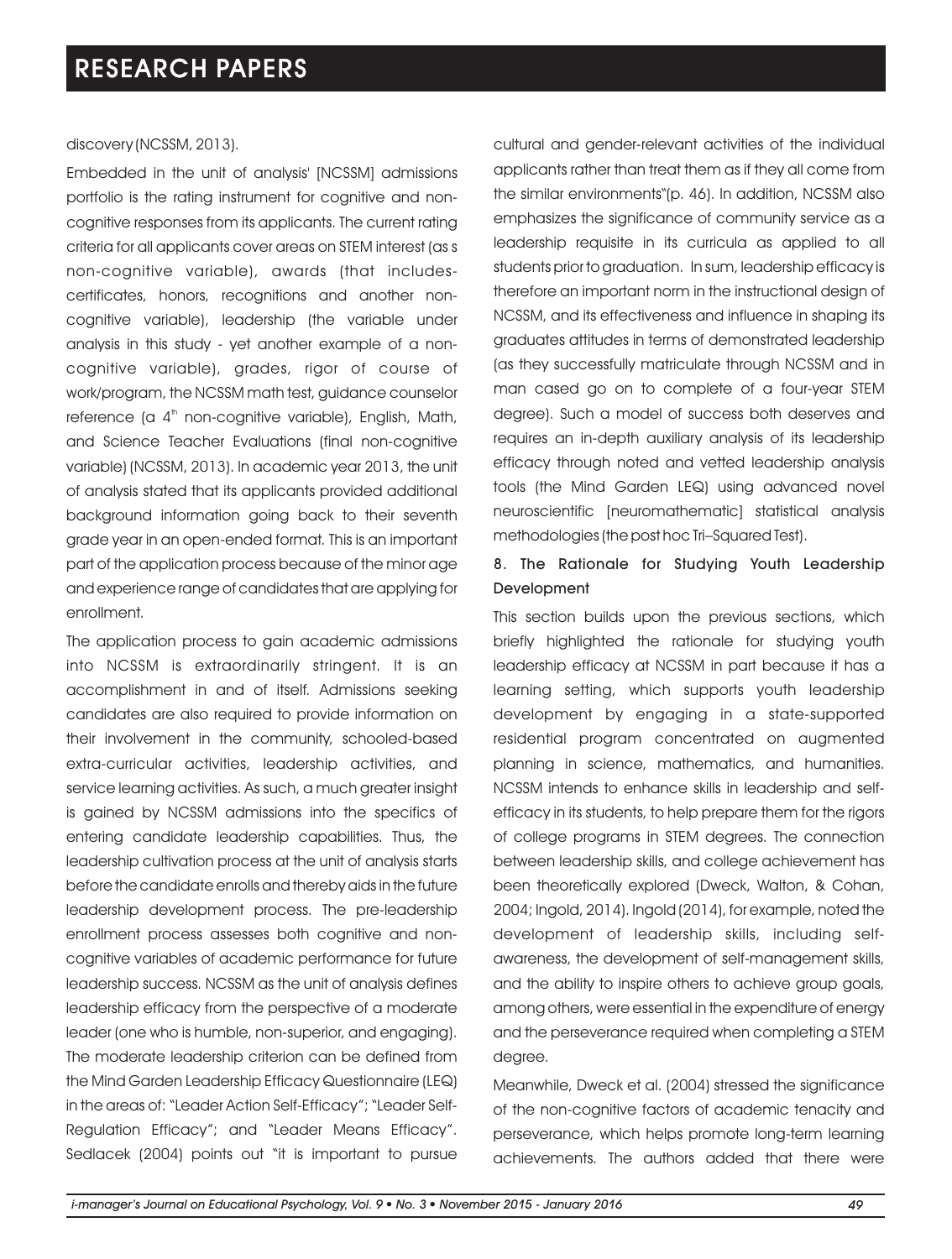characteristics and behaviors of academically tenacious students, including working academically hard, seeking out challenges, and seeing the school as futuristically relevant, among others, which were significant in their successes. The academic tenacity appears to develop through leadership efficacy. NCSSM graduates practice similar academic tenacity and perseverance through the mixture of leadership development and academic excellence in STEM curricula, which a part of its nontraditional educational model.

According to the study funded by CISCO, "nearly 28% of high school freshmen declare interest in a STEM-related field—around 1,000,000 students each year. Out of these students, over 57% will lose interest in STEM by the time they graduate from high school". Over the years, Colleges and Universities in the U.S. have experienced substantial volatility in the proportions of students initially reporting aspirations to major in an undergraduate STEM-related discipline (Pryor, Hurtado, DeAngelo, Palucki Blake, & Tran, 2010). In this report, nearly 31% of all students who entered the University of California, Los Angeles, as freshmen in 1971 reported plans to major in a STEM discipline, on its Cooperative Institutional Research Program (CIRP) freshmen survey. Figure 1 indicates a 4% reduction in the percentage of students interested in STEM degrees in 2009 (about 35%). In spite of this, the percentage of college readiness of students willing to pursue degrees in STEM disciplines is increasing. Figure 1 is a graphical representation of the more current STEM degree college readiness in Math and Science disciplines.

The development of leadership skills to correlate with academic excellence sits at the core of NCSSM educational pedagogy. Indeed, as previously indicated, NCSSM's academic and residential learning paradigm supports the concept that, critical thinking, problemsolving, and reflection skills are essential to leadership development. It appears this approach has practically helped NCSSM graduates in achieving college degrees. NCSSM (2013) also supported this view, when it noted its graduates persisted in the attainment of STEM degrees at levels that exceeded the national averages. In addition, of the 2,141 graduates of the cohort classes of

2000–2007, 82.8% (1,685) completed a Bachelor's degree in a STEM-related field. However, in spite of the postulation that, the development of leadership efficacy helps NCSSM graduates in college degree achievements, no study on institutional leadership as an Educational model that promotes leadership in STEM pipeline preparation has ever been explored in the school. Therefore, the rationale for this dissertation is to investigate the impact of NCSSM learning outcomes on non-cognitive skill, including leadership and self-efficacy, particularly in relation to college achievement of its alumni. In addition, the supplementary objective is the development of a novel model, to study and assess the effects of NCSSM program learning outcomes concerning non-cognitive factors, including leadership and self-efficacy.

#### 9. Theoretical Foundation of the Research Investigation

'Leader Self and Means Efficacy Theory' is unique in that it captures both leaders' self-efficacy, the confidence individuals have in their own capabilities to lead, as well as leaders' beliefs in the extent that their peers, senior leaders, resources, and other means in their environment will support their leadership: means efficacy.

Empirical research on the Mind Garden Leadership Efficacy Questionnaire shows that leader efficacy is comprised of three components—two in domain of selfefficacy and one in the domain of means-efficacy (Hannah and Avolio , 2013). The respective definitions of the three components are as follows:

### *9.1 Leader Action Self-Efficacy (for the Purposes of this Research Investigation)*

It was neuromathematically [trichotomously] defined as: Leaders' perceived capability to effectively execute various critical leader actions, such as (a) Motivating, (b) Coaching, and (c) Inspiring followers, and getting followers to identify with the organization goals and vision.

### *9.2 Leader Self-Regulation Efficacy (for the Purposes of this Research Investigation)*

It was neuromathematically [trichotomously] defined as: Leaders' perception capability is to (a) Think through complex leadership situations, (b) Interpret their followers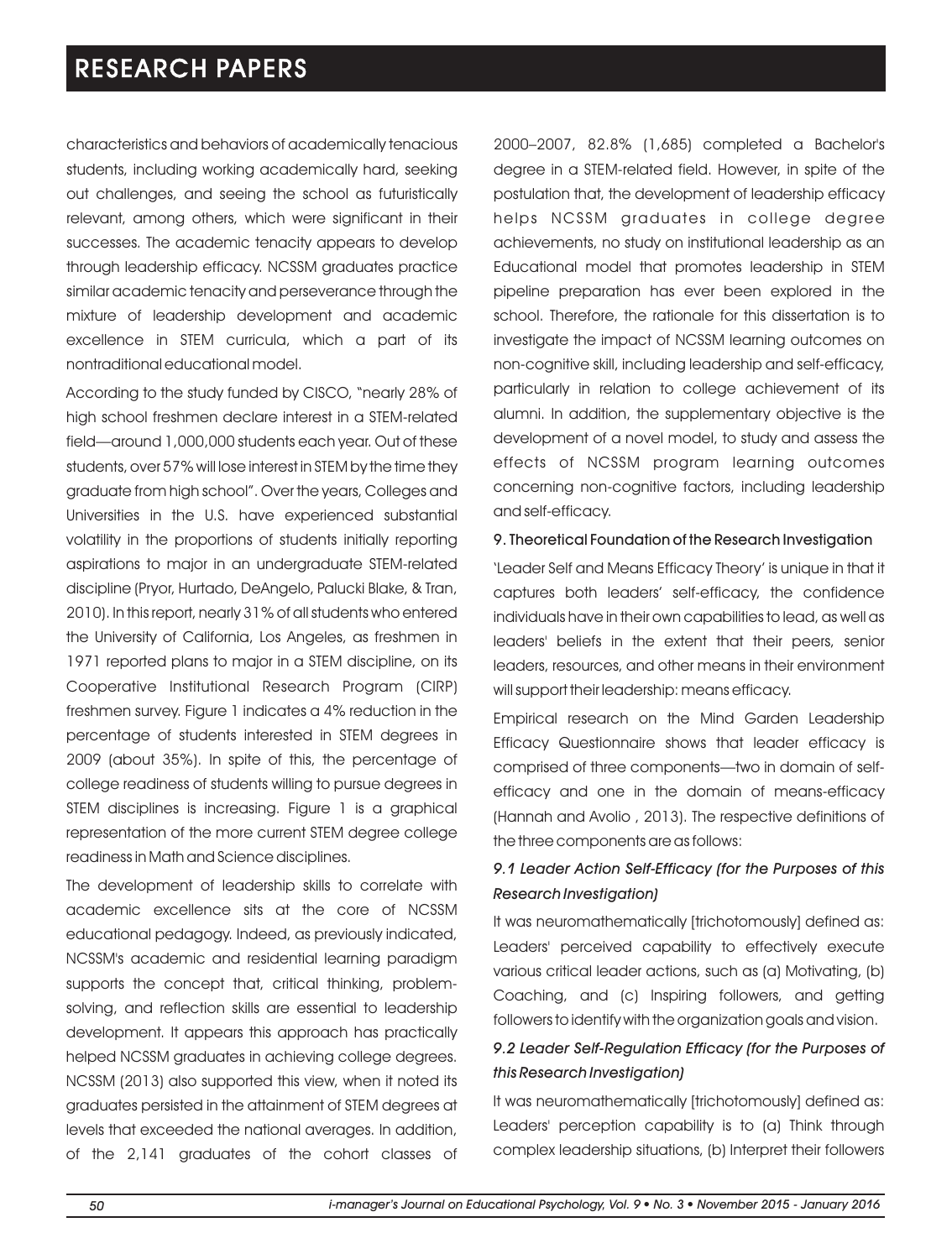and the context, and (c) Generate novel solutions using effective leadership with followers.

### *9.3 Leader Means Efficacy (For the Purposes of this Research Investigation)*

It was neuromathematically [trichotomously] defined as: Leaders' perception that they can draw upon others in their work environment [as (a) Peers, (b) Senior Leaders, (c) Followers] to enhance their leadership and that the organization's policies and resources can be leveraged to impact their leadership.

The conceptual framework of this study supports the theoretical construct that non-cognitive skills acquired through youth leadership development is critical to meeting the increased demand for students prepared to successfully matriculate to STEM post-secondary programs of study. In contrast to the historical preference for using cognitive variables such as standardized test scores and grade point average, to predict performance, non-cognitive variables have proven significant in the prediction of academic performance for nontraditional populations. Non-traditional students include women, first-generation college attending and under-represented minorities in STEM fields.

### 10. Rationale for Conducting the Neuroscientific Leadership Efficacy Research Inquiry

An evaluation of NCSSM's educational model in postsecondary STEM pipeline preparation has never been undertaken. NCSSM's academic and residential learning paradigm supports student social cognitive development in the areas of critical thinking, problem–solving, and reflection. These same skills are considered essential to the development of leadership efficacy. The problem investigated was two-fold. The first part of the study examined the perceptions of leadership efficacy of the NCSSM graduates based on their scored responses on the Mind Garden Leadership Efficacy Questionnaire. The second part of the study involved the use of tri-squared to additionally validate study results.

The theoretical framework introduced in Bandura's 1977 research article established that the concept of selfefficacy as being central to the discussion of predictive behaviors. In a learning environment, efficacy expectations held by students are governed by beliefs that they have the ability to execute particular behaviors necessary to produce a particular outcome. According to Bandura (1997), outcome and efficacy expectations are differentiated. Although an individual believes that certain behaviors will produce a certain outcome, if they harbor major doubts about their ability to perform the requirements such information does not influence their behavior. "The strength of peoples' convictions in their own effectiveness is likely to affect whether they will even try to cope with given situations (Bandura, 1977, p. 3)". This conceptual framework supports that construct that personal mastery affect both initiation and persistence of coping behavior. This concept is illustrated in modular form in Bandura's Triadic Reciprocal Determinism [TRD] Model in Figure 4.

Triadic Reciprocal Determinism [TRD] was a component of Bandura's original theoretical paradigm, was a foundational part of the conceptual framework that guided the research investigation. Triadic Reciprocal Determinism is the central concept of Bandura's Social Cognitive Theory. TRD refers to the dynamic, reciprocal interaction of the person (individual with a set of learned experiences), environment (external social context), and behavior (responses to stimuli to achieve goals) as shown in Figure 4. Triadic Reciprocal Determinism suggests that people produce their environments, and are not just



Figure 4. Bandura's Triadic Reciprocal Determinism [TRD] Model as the Foundation of the Trichotomous Neuroscientific Neuromathematic Research Conceptual Framework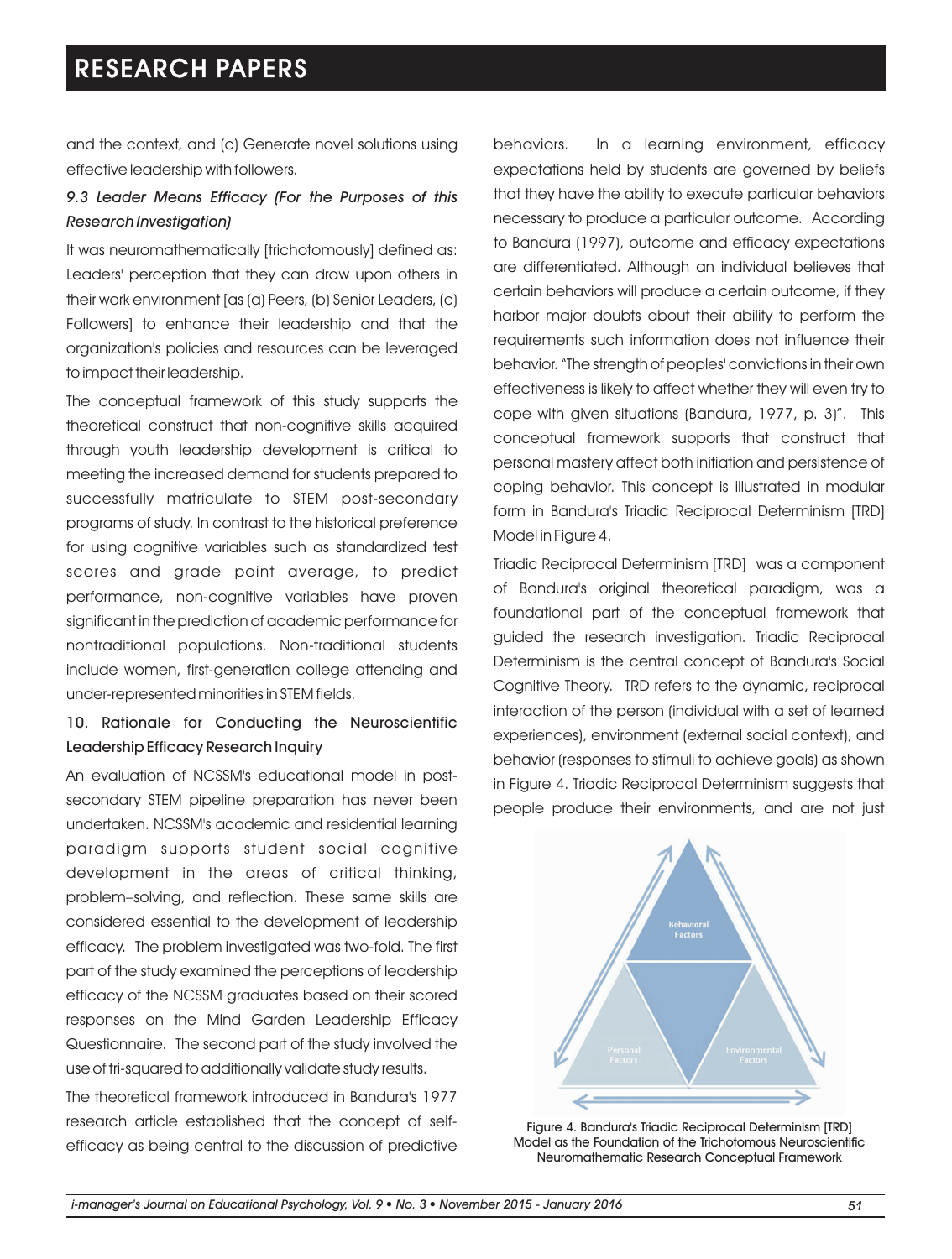products of it (Davidson, 2005) and (Bandura, Davidson, and Davidson, 2003). A person's on-going functioning is a product of a continuous interaction between cognitive, behavioral, and contextual factors (Bandura, 2001). For example, when a student enters the school building and the bell rings, presumably, the student makes sense of what the bell means and will head to his/her designated class to begin the classroom session. Cognitive, behavioral and contextual elements have been employed in the aforementioned example (Nash, 2014). Nash also states that, "Classroom learning is shaped by factors within the academic environment, especially the reinforcements experienced by oneself and by others. At the same time, learning is affected by students' own thoughts and self-beliefs and their interpretation of the classroom context" (Nash, 2014). This conceptualization is examined in the research investigation in the examination of self-efficacy as a fundamental component of leadership efficacy as espoused and embedded in the NCSSM curriculum and academic climate.

Perceived self-efficacy in the paradigm of leadership efficacy influences one's choice of behavioral settings, as through avoidance mechanisms one is not likely to attempt activities which exceed their coping skills. Efficacy expectations also determine the amount of effort one will exert as well their rate of persistence when encountering obstacles and aversive circumstances. Bandura points out that those who persist in the subjectively threatening activities that are in fact relatively safe will gain corrective experiences that reinforce their sense of efficacy, thereby eventually eliminating their defensive behavior (Bandura, 1997). This is not meant to imply that expectations be used as the sole determinant of behavior. Considerations of incentives for performing particular tasks must be taken into consideration as well. Interest in the self-processes by which human agency is exercised holds significant predictive value for academic institutions seeking to expand the population of STEM degree seekers (from a leadership perspective), thereby strengthening the pipeline of diverse workers into STEM careers (as leaders in STEM and STEM associated fields). Therefore, self-influences serve as important proximal determinants at the core of leadership causal processes. In 1993, Bandura theorized that how people feel, think, motivate themselves, and behave are all influenced by efficacy beliefs. He suggests that self-efficacy beliefs are developed through four major constructs, including cognitive, motivational, affective, and selection processes (critical areas and arenas vital to both leadership and leadership efficacy).

Bandura (1993) further expanded his initial research and demonstrated that people's primary responses to new challenges is to rely on past performance in assessing their efficacy and setting goals. Yet, as they developed a selfschema regarding their efficacy through additional experience, their performance outcomes became driven more by closely held beliefs about self-efficacy. It has been documented that perceptions of self-efficacy influences performance not only directly, but also through its powerful effects on goal setting and analytic thinking (critical leadership components). It is important to note that within the strategy of strengthening the pipeline of students prepared to pursue STEM careers, educators are additionally advantaged when considering cognitive and social cognitive indicators of academic performance (as the unit of analysis does at the outset of its candidate selection and admission processes). This is and should be an all-inclusive and implicit process that is actively and regularly pursued. By doing so expands the diversity of populations prepared for leadership in STEM careers and directly impacts the global competitiveness and innovation in the United States and society as a whole.

#### 11. Neuromathematic Research Questions

The research investigation sought to capture data on the leadership efficacy amongst NCSSM graduates from the Classes of 2000–2007. The research is guided by the following trichotomous research questions:

(1) What is the leadership efficacy of 2000–2007 graduates of the North Carolina School of Science a n d Mathematics as captured by the Mind Garden Leadership Efficacy Questionnaire?

(2) How do their perceptions of leadership efficacy as captured by the Mind Garden Leadership Efficacy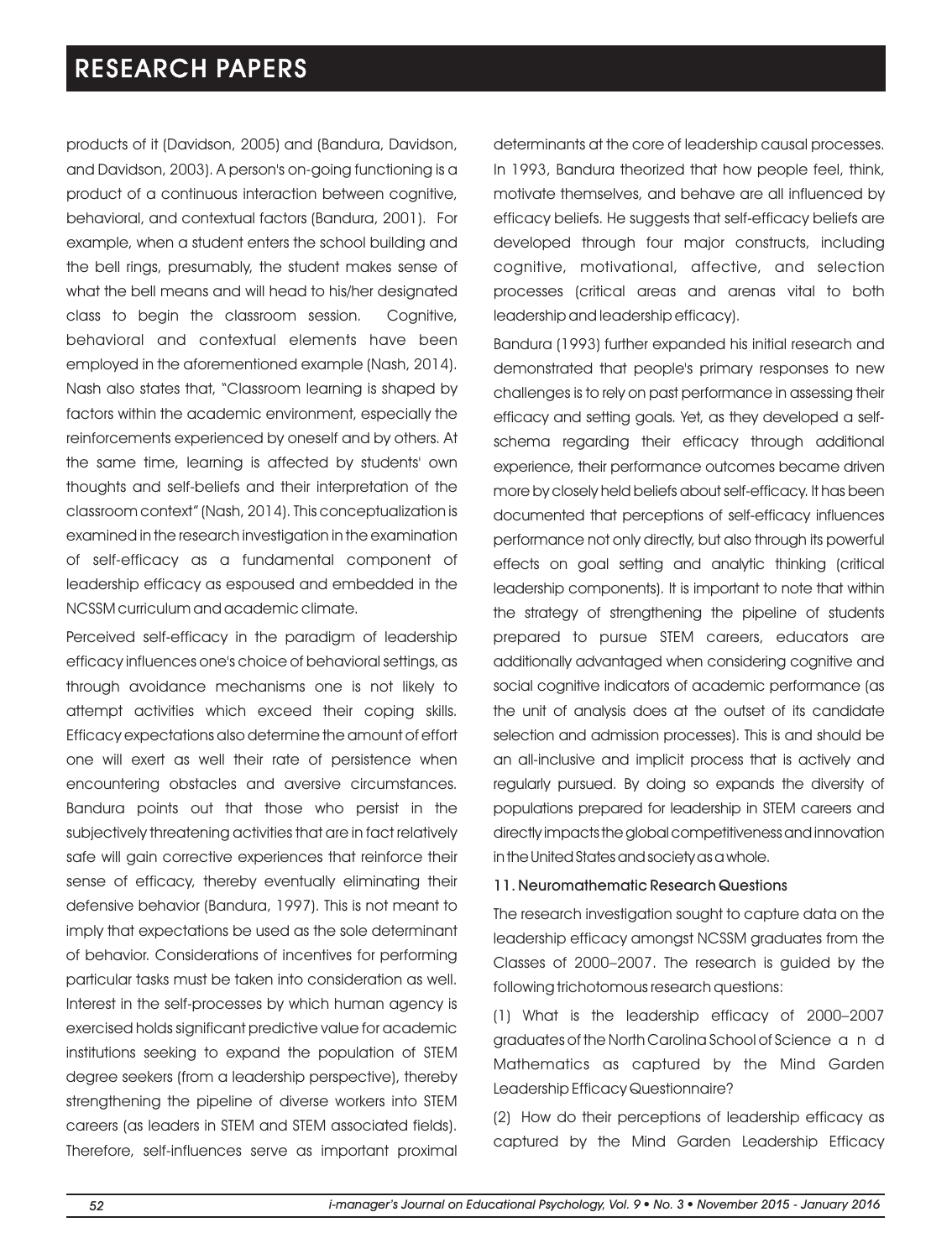Questionnaire, align with research on non-cognitive indicators of academic performance?

(3) Do the outcomes of the post hoc qualitative to quantitative mixed methods analysis support the initial Mind Garden Leadership Efficacy Questionnaire NCSSM 2000–2007 outcomes?

#### 12. Post Hoc Neuroscientific Research Hypotheses

*2 Tri H :* There are no significant differences in the *<sup>0</sup>* perception of the Leadership Efficacy by the North Carolina School of Science and Mathematics Alumni for the classes 2000–07 in terms of their overall "Leadership Efficacy" in terms of Execution or "Leader Action Efficacy"; Capacity or "Leader Means Efficacy"; and Environment or "Leader Self-Regulation Efficacy."

*2 Tri H :*There are significant differences in the perception of *<sup>1</sup>* the Leadership Efficacy by the North Carolina School of Science and Mathematics Alumni for the classes 2000–07 in terms of their overall "Leadership Efficacy" in terms of Execution or "Leader Action Efficacy"; Capacity or "Leader Means Efficacy"; and Environment or "Leader Self-Regulation Efficacy."

The aforementioned Post Hoc Research Hypotheses yield the following mathematical hypotheses using the Tri-Squared Test as the Post Hoc data analysis procedure.

Associated Post Hoc Two-Tailed Tri–Squared Test Neuromathematical Hypotheses are,

### $H_0$ : Tri $^2 = 0$  $H_1$ : Tri $^2 \neq 0$

#### 13. Terms Relevant to the Research Investigation

The following list of terms applies to the specific scientific terminology used throughout the research investigation. The research terms that apply to the study are defined in detail as follows:

### *13.1 Leadership Action Efficacy/LAE- (Equal to "Execution": as Mind Garden Leadership Efficacy Questionnaire Items—Energize; Develop; and Coach)*

Leaders' perceived capability to effectively execute various critical leader actions, such as motivating, coaching and inspiring followers, and getting followers to identify with the organization and its goals and vision

#### (Hannah & Avolio, 2013).

#### *13.2 Leadership Efficacy*

The confidence the individuals have in their own capabilities to lead as well as leaders' belief in the extent that their peers, senior leaders, resources and other means in their environment will support their leadership (Hannah & Avolio, 2013).

#### *13.3. Leadership Efficacy Questionnaire*

The LEQ is based on Leader Self and Means Efficacy Theory and is unique because it captures both leader's self-efficacy, the confidence individuals have in their own capabilities to lead, as well as the leaders' beliefs in the extent that their peers, senior leaders, resources, and other means in the environment will support their leadership: means efficacy. Personal efficacy is only half of the leader efficacy story—leaders must also generate confidence that their context will support their performance as a leader. Research has shown that means efficacy operates along with self-efficacy to separately and distinctly influence performance—the LEQ captures both (Hannah & Avolio, 2013).

### *13.4 Leadership Means Efficacy/LME- Equal to "Capacity": as Mind Garden Leadership Efficacy Questionnaire Items—Inspire; "Get My"; and Utilize)*

Leaders' perceptions that they can draw upon others in their work environment (peers, senior leaders, followers) to enhance their leadership and that the organization's policies and resources can be leveraged to impact their leadership (Hannah & Avolio, 2013).

### *13.5 Leadership Self-Regulation Efficacy/LSRE- (Equal to "Environment": as Mind Garden Leadership Efficacy Questionnaire Items—Determine; Motivate; and Remain)*

Leader's perceived capability to (a) think through complex leadership situations, interpret their followers and the context, and generate novel and effective solutions to leadership problems; coupled with (b) the ability to motivate oneself to enact those solutions using effective leadership followers (Hannah & Avolio, 2013).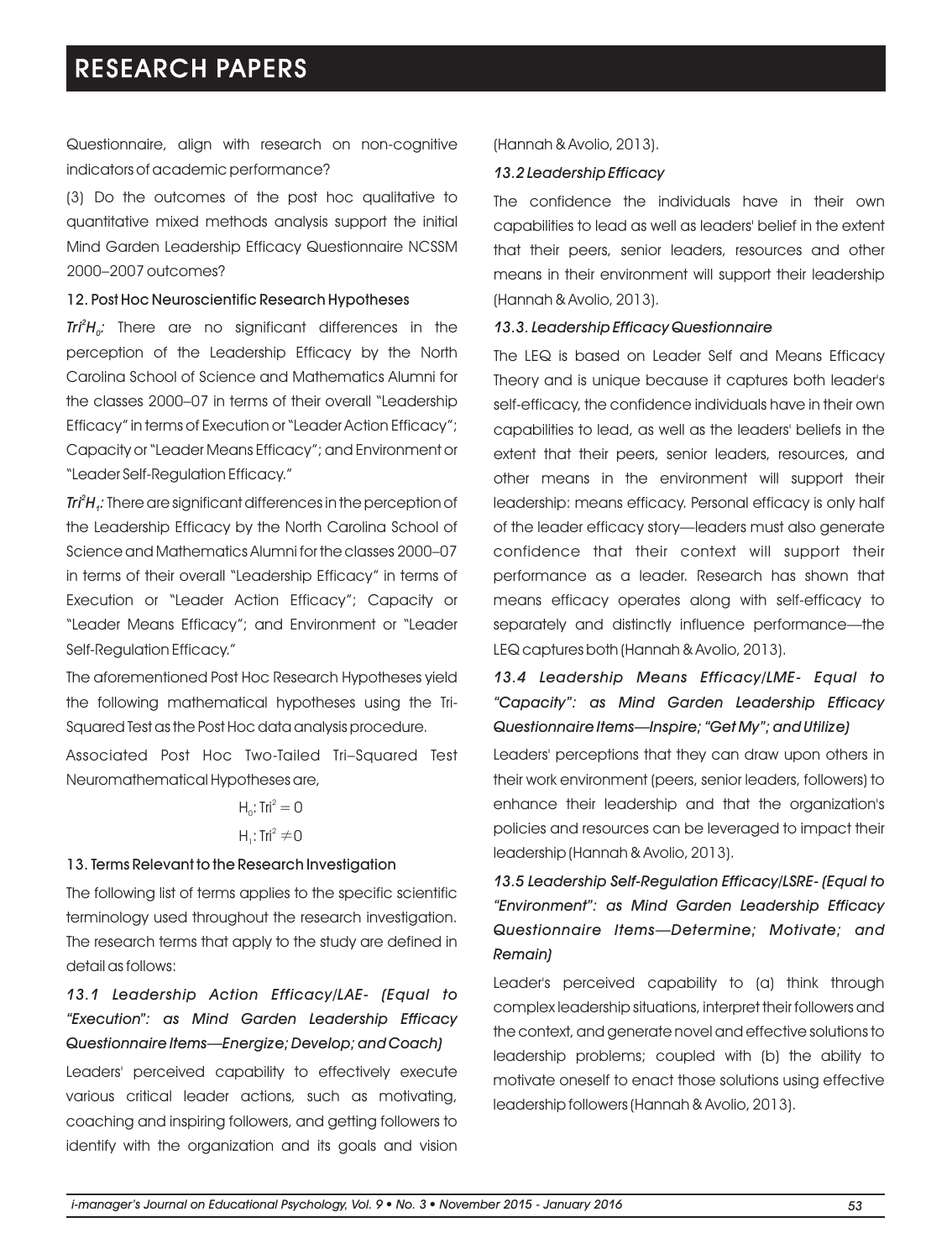### *13.6 Mind Garden*

An independent publisher of psychological assessments and instruments. Their organizational goal is to "preserve and grow" important psychological assessments . . . [in] the quest to grow the health of the human psyche, [Mind Garden] facilitates feedback and self-understanding. Mind Garden serves members of the academic, research, and consulting communities by offering high quality, proven instruments from prominent professionals. [Mind Garden] features two major types of instruments: Assessments Measures, such as the State Trait Anxiety Inventory (STAI), the Ways of Coping Questionnaire (WAYS), and the Adjective Check List (ACL); and Developmental Measures such as the Multifactor Leadership Questionnaire (MLQ), the Wellness Evaluation of Lifestyles (WEL), and the Social Skills Inventory (ISS; Mindgarden, 2013).

### *13.7. National Consortium of Specialized STEM Schools (NCSSS)*

The initial thrust to establish a national consortium came from four schools: North Carolina School of Science and Mathematics; Thomas Jefferson High School for Science and Technology; Louisiana School for Mathematics, Science, and the Arts; and the Illinois Mathematics Science Academy. These schools hosted an organizational meeting in the spring of 1988 at Thomas Jefferson High in Alexandria, VA, and 11 additional schools responded to their invitation to join the efforts. These 15 founding member institutions established the National Consortium for Specialized Secondary Schools of Mathematics, Science, and Technology, as a non-profit 501(c)(3) organization. In early 2014, to continue to move forward as the leader in STEM at the secondary level, Consortium Board of directors voted to shorten the name to better identify the membership and constituency of the Consortium. The new name, the National Consortium of Secondary STEM Schools (NCSSS) reflects the core membership, while preserving the rich heritage and history of the Consortium (National Consortium of Specialized STEM Schools [NCSSS] at www.ncsss.org, 2015).

### *13.8. National Student Clearinghouse*

The Clearinghouse serves as a trusted agent to the participating institutions, providing support for their compliance, administrative, student access, accountability, and analytical needs. Services are designed to facilitate compliance with FERPA, the Higher Education Act, and other applicable laws. Clearinghouse services comprise four service areas: Data Exchange, Financial Aid, Research Services, and Verification Services. Research Services, which was used for this study, offers services and reports that draw on the Clearinghouse's unmatched information resources on student-level educational outcomes nationwide (National Student Clearinghouse, 2015).

#### *13.9 Non-cognitive Factors*

Psychological or motivational factors and may include students' beliefs about themselves, their feelings about school, or their habits of self-control. "Educators, psychologists, and even economists recognize the importance of non-cognitive factors in achievement both in school and in the labor market" (Dweck et.al., 2014, p. 2).

### *13.10 North Carolina School of Science & Mathematics (NCSSM)*

The U.S.'s first public residential high school opened its doors in 1980 to 150 juniors. The program has since grown to 680 juniors and seniors representing each of North Carolina's 13 US Congressional Districts. Over the course of its institutional history, NCSSM has enrolled students from each of North Carolina's one hundred counties. NCSSM is the  $17<sup>th</sup>$  constituent member of the University of North Carolina system and does not fall under the auspices of the NC Department of Public Instruction; a disruption of traditional state education system practices. Doing so, however, allows a flexibility of instructional methodology, curriculum development, creativity and innovation in a campus community that is not bound to administering End of Grade/EOG or End of Course/EOC tests. This also allows for an increased degree of immersion in STEM curricula, providing graduates with opportunities to cover subject matter in greater depth and detail (NCSSM 2012 &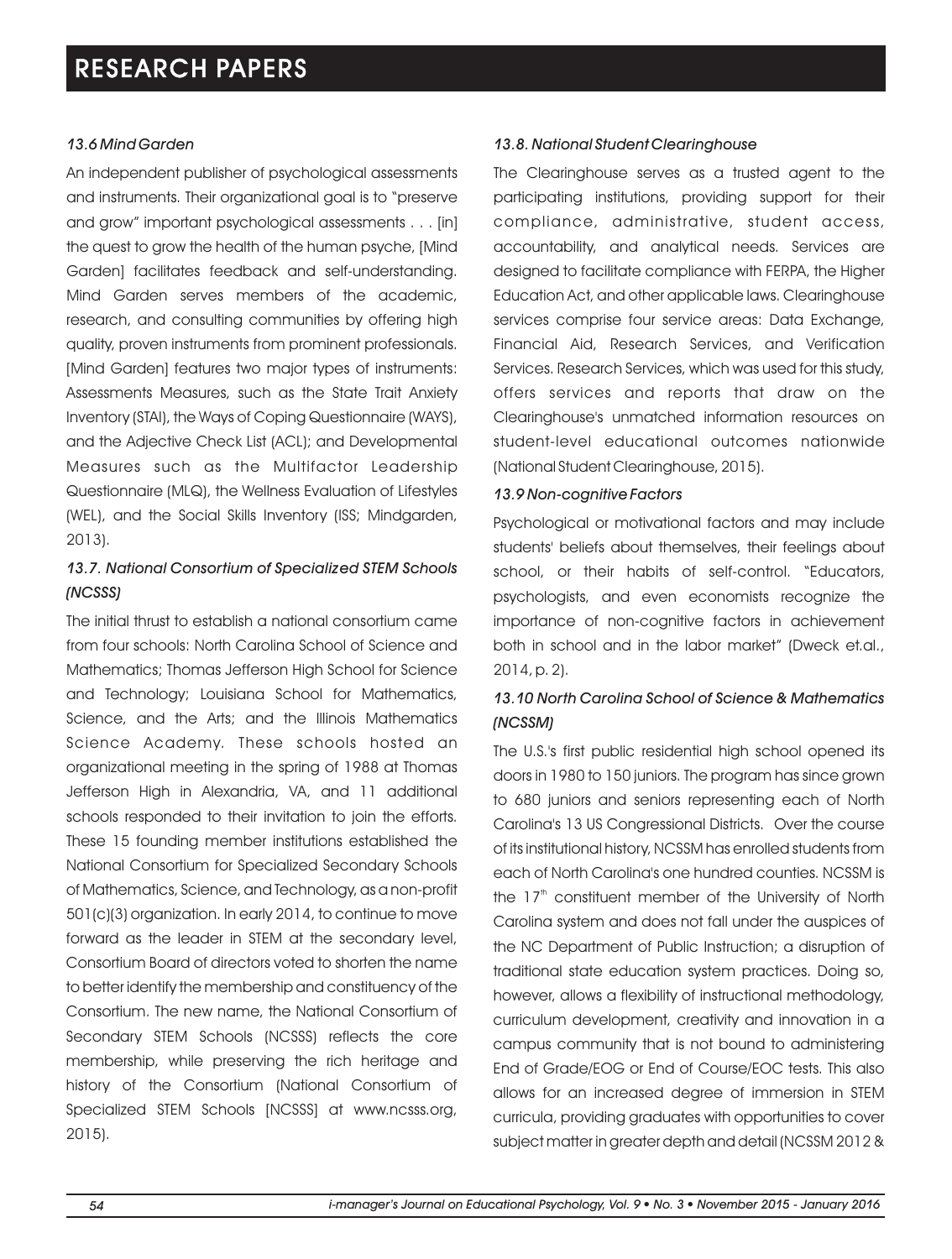2013 at www.ncssm.edu).

#### *13.11 Self-efficacy*

A person's estimate or personal judgment of his or her own ability to succeed in reaching a specific goal (e.g., quitting smoking or losing weight), or a more general goal (e.g., continuing to remain at a prescribed weight level); (Hughes & Demo, 1989).

#### *13.12 STEM*

Science, Technology, Engineering and Mathematics is abbreviated as STEM (HERI, 2010).

#### *13.13 Tri–Squared Test*

Trichotomy–Squared Test is a comprehensive statistical test of specifically developed for the field of Education Science, or Eduscience. Eduscience is a broad field and its professionals are directly involved in the field. The primary positions in the learning environment that the Eduscientist assume are in the following areas: Administration (which includes Leaders, Organizational Heads, and Organizational Management Professionals), Instruction (which includes Teachers, Professors, and Facilitators), Practice (which includes Practitioners in a variety of Specified Areas and Arenas), and Technology (which includes Educational Technologists, Instructional Technologists, and Information Technologists; Osler, 2012a and 2013a).

#### 14. Research Limitations

This study is delimited to the sample size of the number of identified NCSSM graduates from the classes of 2000–2007. Contact information for graduates is gained through, NCSSM Alumni Affairs periodic contact update requests. NCSSM obtained data on graduation demographics through the National Student Clearinghouse, a trusted source for education outcomes and student educational outcomes research (National Student Clearinghouse, 2015). The sample size represents only one third of the total alumni population.

#### 15. Research Investigation Significance

This study holds significance for the assessment of leadership efficacy of students seeking enrollment in the secondary accelerated STEM educational programs and its associated grounding in neuroscientific brain-based learning. Dweck states, "Use of non-cognitive factors offer promising considerations for "raising the achievement of underprivileged children and, ultimately, closing the achievement gaps based on race and income" (Dweck, 2014, p. 2). Additional importance was placed on the implications for assessing measurable leadership development outcomes of the NCSSM educational model, which have never been analyzed or studied in intimate detail. An assessment methodology designed to measure the impact of STEM leadership development on the rate of attainment of degrees and work in STEM careers currently does not exist. Such a model could help address the crises in students prepared to successfully meet both the social and rigorous academic demands that serve as deterrents to the pursuit of STEM studies.

#### 16. Data Analysis

Post Hoc data analyzed using the Trichotomous-Squared Test Three by Three Table (Table 1) designed to analyze the research questions from the Mind Garden Leadership Efficacy Questionnaire with the following Trichotomous Categorical Variables:  $a_1$  = Execution: Leader Action Efficacy;  $a_2$  = Capacity: Leader Means Efficacy; and  $a_3$  = Environment: Leader Self-Regulation Efficacy. The  $3 \times 3$ Table has the following Trichotomous Outcome Variables:  $b_1$  = Maximum (Scores: 68-100 = A High Level of Confidence);  $b_2$  = Moderate (Scores = 34–67 = A Medium Level of Confidence); and  $b_3 =$  Minimum (Scores  $= 0-33 = A$  Low Level of Confidence). The Inputted Qualitative Outcomes are reported in the followings.

The LEQ post hoc Tri–Squared Test determined that the alternative hypothesis: the null hypothesis  $(H<sub>o</sub>)$  is rejected at p> 0.05 is 9.488. There are significant differences in the perception of the Leadership Efficacy by the North



Table 1. Post Hoc Qualitative Outcomes of the Tri-Squared Test for the Mind Garden Leadership Efficacy Questionnaire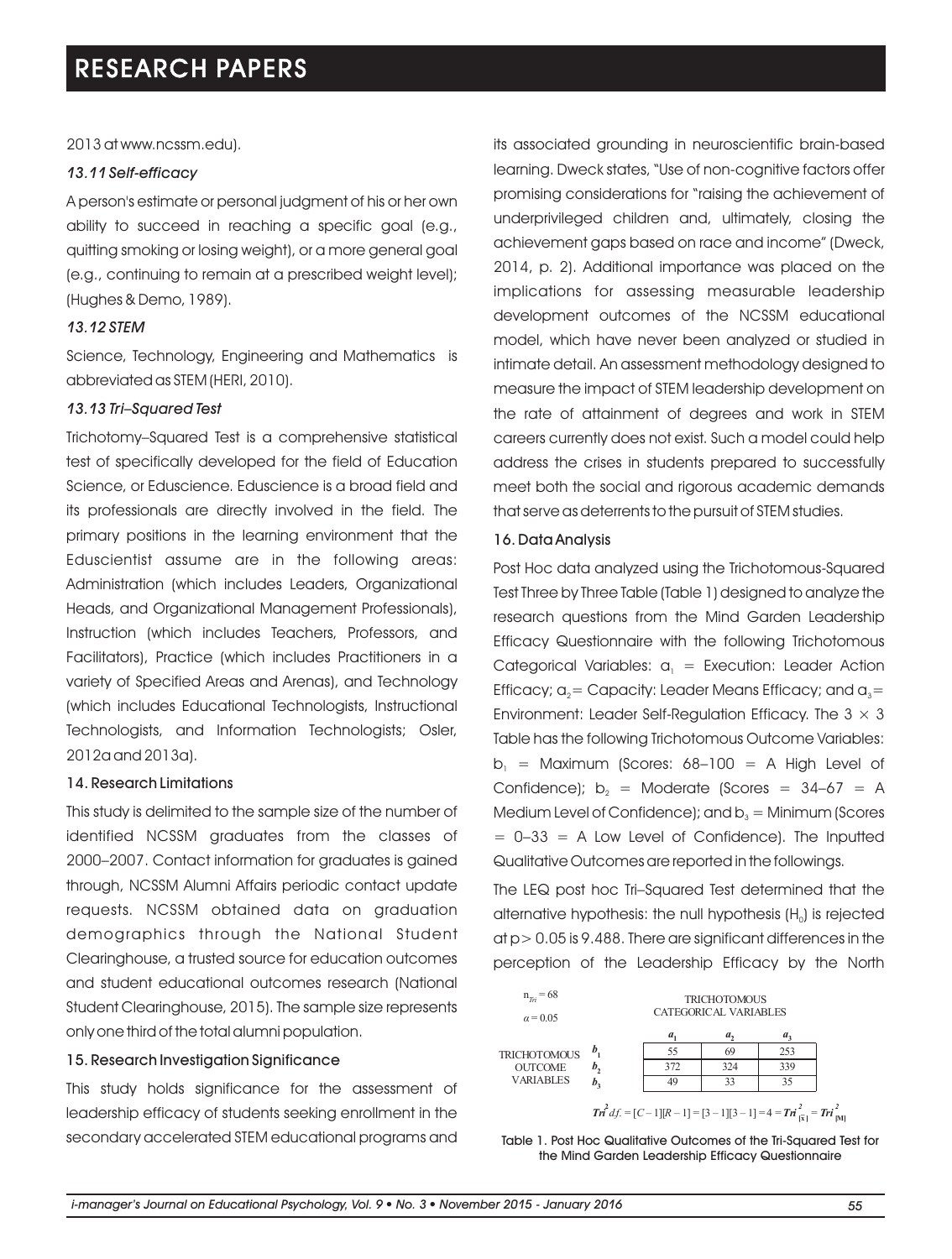Carolina School of Science and Mathematics Alumni for the classes 2000–2007 based upon the experience of NCSSM's integrated leadership curriculum in terms of their overall "Leadership Efficacy" in terms of: Execution or "Leader Action Efficacy"; Capacity or "Leader Means Efficacy"; and Environment or "Leader Self-Regulation Efficacy," was accepted. Trichotomous Outcome Variables overwhelmingly selected "Moderate" in the domains of execution [means] =  $a_1b_2=372$ , capacity [action] =  $a_2b_2$  = 324, and environment [self-regulation]  $= \alpha_3 b_3 = 339$ . Thus, the Hypothesis H<sub>1</sub> is accepted.

The study population included a total of 68 participants comprised of NCSSM graduates 2000-2007. Of the 68 Mind Garden LEQ responders, 57% were female and 43% were male. All participants fell between the ages of 24-23 years of age. At 16%, the largest group of responders indicated that they were 31 years of age, while 2% indicated they were 24 years of age placing 28 years as the mean age of the sample. Racial composition of participants was 82.4% Caucasian, 8.8% African American, 4.4% Asian or Pacific Islander, and 1.5% other.

#### 17. Results

The results of the data for Research Question 1 reveal that, NCSSM graduates 2000-2007 demonstrate a moderate level of leadership efficacy at a rate of 76.1% in the domain of leader action efficacy, 73.6% in the domain of leader action efficacy, and 83.4% in leader selfregulation efficacy.

Research Question 2 revealed that, levels of leadership efficacy of the sample and their attainment of STEM degrees align with research on non-cognitive variables as indicators of future academic performance. The LEQ post hoc Tri-Squared test determined that, the the null hypothesis H<sub>0</sub> is rejected at  $p > 0.05$  is 9.488 and H<sub>1</sub> was accepted. Trichotomous Outcome Variables overwhelmingly selected "Moderate" in the domains of execution [means] =  $a_1b_2=372$ , capacity [action] =  $a_2b_2$ = 324, and environment [self-regulation] =  $a<sub>a</sub>b<sub>a</sub>$  = 339. The research results are supported by the following statement, "Many researchers point to the development of leadership skill sets such as self-awareness, the ability to

work and use self-management strategies, awareness of the importance of working from personal and professional values, and the ability to deal with and inspire others to achieve group goals as also being necessary to the development of drive and persistence to complete STEM degrees" (Ingold, 2014).

This research investigation was designed to address a gap in literature regarding the relationship between the noncognitive variables acquired through youth leadership development and attainment of STEM degrees. The results of this study are intended to advise, inform, and strengthen the K–12 pipeline of students prepared for STEM careers. Fredrickson (2001) theorizes that psychological resources such as self-efficacy have been shown to promote a flourishing and broadened perspective on possible thought and behavior choices during times of change and stress. Having the opportunity to navigate many of those challenges through enrollment in an academically demanding residential program, two years prior to college facilitates student leadership selfefficacy. Life skills associated with the three constructs of leader self-efficacy include critical thinking, problem solving, intrinsic motivation, risk-taking and selfawareness. According to Bloom's Taxonomy, there are six different levels of cognitive domain of factual and conceptual knowledge progressing from elementary to complex (Apple & Krumsieg, 2001). Apple and Krumsieg (2001), Anderson and Krathwohl (2001) expanded the single dimension of the original taxonomy into a twodimensional framework consisting of both factual/conceptual knowledge and cognitive process. High quality educational objectives employ both. NCSSM educational methodology fosters the development of skills that encourage thinking skills at level three through level five. Graduates are able to apply, construct, analyze, dissect, model relationships, connect functions, theorize, hypothesize and create an original work. The report Postsecondary Outcomes for NCSSM Graduates 2000–2007(NCSSM, 2013) places the rate of completion of STEM bachelor's degrees at 54% overall. NCSSM under represented minority graduates demonstrate a 45% completion rate of undergraduate STEM degrees. The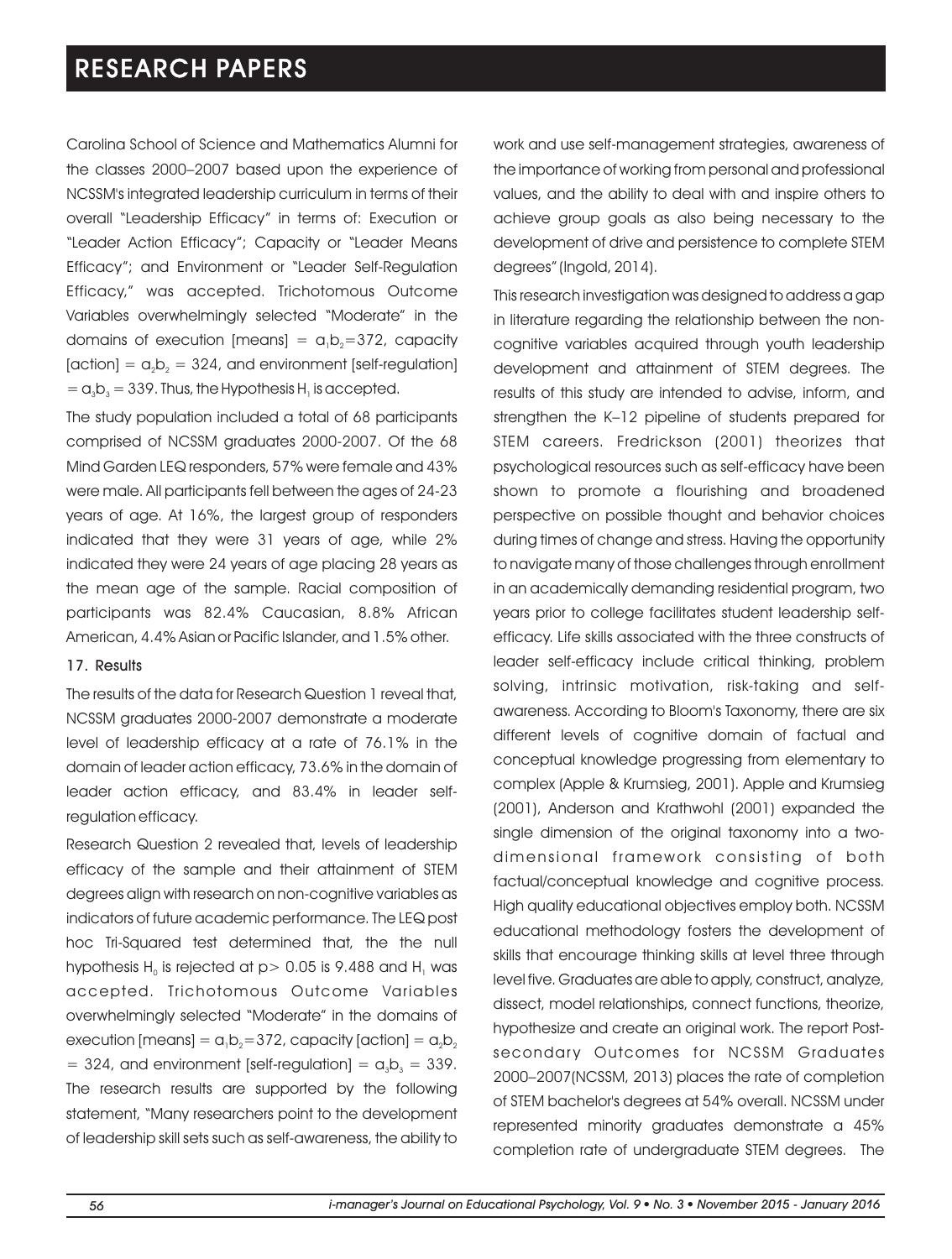Bayer Facts examine the dual issues of diversity and under representation in STEM. In this study, more than threequarters (77%) of those polled say significant numbers of women and under represented minorities are missing from the U.S. STEM workforce today because they were not identified, encouraged or nurtured to pursue STEM studies early on (Bayer, 2010).

#### 18. Research Implications

From a policy perspective, the NCSSM residential program is meeting its mission helping to strengthen the pipeline of students prepared for study in STEM programs in universities across the world. On a global basis, students in China earned about 23%, those in the European Union earned about 19%, and those in the U.S. earned about 10% of science and engineering degrees (www.nsf.gov/statistics/seind12/pdf/c02.pdf). Research into the high rate of graduates obtaining STEM degrees across all state funded residential programs in the US holds implications for the expansion of this successful educational model.

From a practical perspective, the future of state funded residential programs requires broadening and expanding funding resources for growth and sustainability. Thirty-five years ago when NCSSM opened its doors, it was the only program focused on STEM preparation of high school students. As a disruptive model, NCSSM predates the comprehensive school reform movement of the early 1990s and has inspired development of STEM magnet, charter, independent, private, and early-college programs. As a practice, NCSSM admits students that demonstrate leadership skills and are engaged in service to the community. Such criteria are purposeful in assessing students for enrollment as if provides insight into an applicant sense of entitlement or service. Response outcomes show that NCSSM alumni perceptions of leadership self and means efficacy demonstrate a high level of humility based on survey data.

From the perspective of youth leadership development, this research holds implications for informing best practices for nurturing leadership efficacy amongst students in public secondary education in preparation for STEM degrees. Investigations into youth leadership development demonstrate the importance of leadership skills learned during adolescence in the areas of critical thinking, problem solving, and reflection, as critical to fitting youth for successful employment; particularly in STEM. (Cano, 1993; Celuch & Slama, 1999; Densten & Gray, 2001; Gréhaigne, Godbout, & Bouthier, 2001; Myers & Dyer, 2006). Initiatives for future STEM education in public schools should be focused on environments that foster decreased external competitiveness among students by fostering a growth mindset that embraces a sense of internal competitiveness or drive to become one's best self. NCSSM's approach eliminates class rank as a measure that creates academic isolation, arrogance and avidity. Humility, generosity and philanthropy characterize NCSSM graduates.

How the perceptions of leadership efficacy were captured by the Mind Garden LEQ (in terms of NCSSM Alumni), aligns with current research outcomes regarding non-cognitive indicators of academic performance. Results from the current research have yielded rich insights into the perceptions of leadership efficacy of NCSSM graduates. NCSSM alumni from 2000-2007 demonstrate moderate levels of leadership efficacy at a rate of with a mean score of 76% in the domain of leader means efficacy; 74% in the domain of the leader action efficacy; and 83% self-regulation efficacy. The results of the research investigation culminated in the creation of the MLEM as an outcome and detailed product of in-depth investigative inquiry. In regards to the MLEM, the research outcomes determined that NCSSM graduates from the 2000–2007 time period possess a refreshing degree of humility in light of their academic and career attainments. Anecdotally, alums speak of the sense of responsibility to honor the investment by their local and statewide community to fund a state supported residential high school education. They noted that a cultivation of a spirit of servant leadership through work service and community service requirements or meeting the demands of learning to live independently like having to manage time, cleaning, and maintaining their residence halls aided in the development and eventual growth of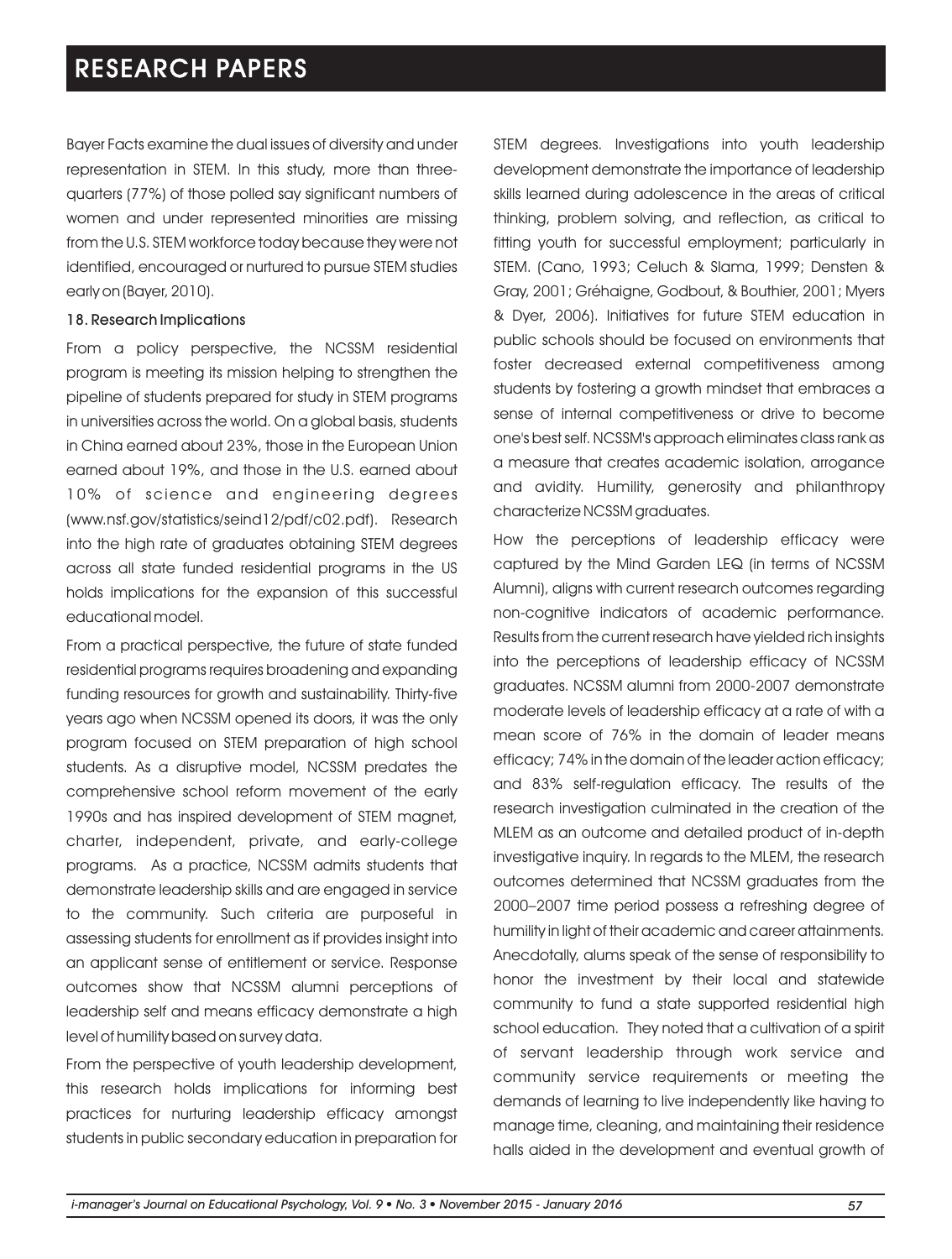their individual sense of leadership efficacy.

#### 19. Research Recommendations

This study presented several statistically significant findings. The additional benefit would be gained from exploring many of these findings in greater detail using both qualitative and quantitative research methods. Doing so would allow the researcher to investigate unique findings. For example, LEQ administered to alumni from earlier graduating classes, with additional years of work experience. "As leaders develop Leadership Means and Self Efficacy over time through such activities as role modeling, mastery experiences and vicarious learning, we expect more efficacious leaders will build increased motivation to take on leadership roles and challenges" (Hannah et al., 2012). Subsequent studies should address some limitations of the study. Surveying incoming juniors, rising and graduating seniors would provide valuable data. Follow-up surveys should be conducted every year in order to inform youth leadership development initiatives that foster leadership self-efficacy. It is critical that, qualitative data be collected as well. Allowing student voices to be heard and to inform learning modalities both academically and residentially focused on Leadership Self and Means Efficacy development.

Although residential programs can optimize access to students for more hours of the day, youth leadership development initiatives can be successfully implemented within traditional day programs. Community, religious, social, fraternal, and civic organizations alike have a responsibility to sponsor programs designed to foster academic preparation nurture leadership self and means efficacy. Parents should also consider the importance of children participating in residential summer and leadership programs, provides children with the opportunity resilience and confidence that characterize STEM degree obtainers. Mentoring techniques can be a means of building agency with students as a function of youth leadership development. In order to remain globally competitive, the United States must broaden the pipeline of students pursuing STEM degrees. Youth leadership development programs should be designed to inspire

elementary and middle school aged students to embrace STEM studies. Programs targeting underserved and underrepresented students in STEM degree and career fields should ensure they have role models with which the students identify. Gainen (1995) noted that, students majoring in STEM had the greatest rate of attrition. Professional development should also ensure faculty and staff are equipped with tool kits designed to create dynamic and engaging youth leadership development opportunities with their students. According to Bandura, cognitively generated motivation is a product of the exercise of forethought that allows envisioned successful future outcomes to become a source of motivation to regulate current behaviors. As an actionable outcome, students with fixed mindsets believe their intellectual ability is limited. Dweck et al. (2014) concluded that, these students are often full of concern about their ability, and this can lead, in the face of challenges and setbacks, to destructive thoughts (e.g., "I failed because I am dumb"), feelings (humiliation), and behavior (giving up). In contrast, students with a growth mindset will embrace the exact same challenge as an opportunity to learn and grow. It is a mindset that fosters transcendence of setbacks while remaining focused on long-term learning.

Critical to the understanding of how to motivate and inspire youth toward STEM Education is the recognition of learning processes that hinder growth mindset development. It holds promising implications for greater diversity and inclusion of nontraditional populations such as under-represented minority, first generation college attending and women, in STEM careers. A recent research study showed that although students with more of a fixed mindset and students with more of a growth mindset entered junior high school with identical past achievement test scores (these same students' math grades differed by the end of the first academic term and diverged increasingly over the next two years). Students with a growth mindset showed continuous improvement; those with the fixed mindset did not (Dweck et al., 2014).

#### Conclusion

In terms of a professional standpoint, neuroscientific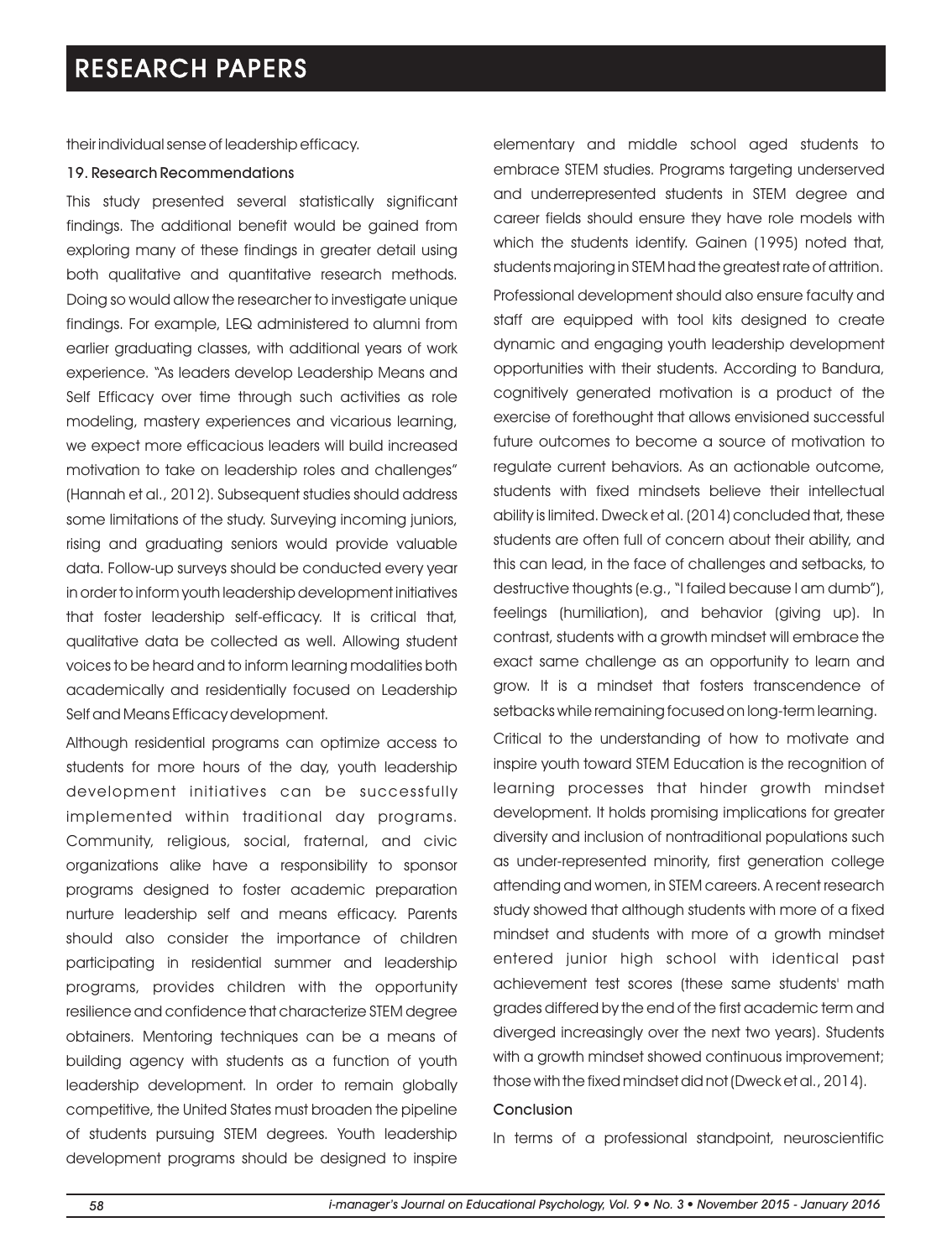neuromathematical research has the ability to assess leader action, leader means, and leader self-regulation efficacy offers a disruptive approach to assessing future student motivation and success. This research holds lots of promise for assessing characteristics for enrollment that open the gates to greater numbers of underserved and underrepresented minority students gaining STEM access to careers. There is something about the sense of ability and self-worth that shines on the face of an NCSSM third trimester junior or graduating senior. They are critical thinkers, problem solvers and community leaders. Research has shown that when people believe that they have the attributes required to meet challenges that they will, as reinforced over time, develop a standardized response pattern. With high levels of practice and familiarity, even complex events can become less demanding or even automatic processes for experienced individuals.

#### References

[1]. Anderson, L. W., & Krathwohl, D. R. (Eds.). (2001). *A Taxonomy for Learning, Teaching, and Assessing*. New York, NY: Longman.

[2]. Apple, D. K., & Krumsieg, K. (2001). *Teaching Institute Handbook*. Lisle, IL: Pacific Crest.

[3]. Bandura, A. (1993). "Perceived self-efficacy in cognitive development and functioning". *Educational Psychologist*, Vol. 28(2), pp.117–148.

[4]. Bandura, A. (1977). "Self-efficacy: Toward a unifying theory of behavioral change". *Psychological Review*, Vol. 84(2), pp.191–215.

[5]. Bandura, A., Davidson, H. F., and Davidson, J. (2003). *Bandura's Social Cognitive Theory: An Introduction*. Davidson Films, Incorporated.

[6]. Bandura, A. (2010). "Self-efficacy ". *Corsini Encyclopedia of Psychology*, pp. 1534–1536.

[7]. Bayer, (2010). "Bayer Facts of Science Education XIV: Female & Minority Chemists and Chemical Engineers Speak about Diversity and Underrepresentation in STEM", Survey Findings.

[8]. Cano, J. (1993). "An assessment of the level of cognitive performance and critical thinking ability of selected agricultural education students". *Journal of Agricultural Education*, Vol. 34(2), pp. 25–30.

[9]. Celuch, K., and Slama, M. (1999). "Teaching critical thinking skills for the  $21<sup>st</sup>$  century: An advertising principles case study". *Journal of Education for Business*, Vol. 74(3), pp. 134–141.

[10]. Cherry, K. (2014). "What is cognition?", *About Education*. Retrieved from http://psychology.about.com/ od/cindex/g/def\_cognition.htm

[11]. Davidson, J. (2005). *Bandura's Social Cognitive Theory: An Introduction*, pp. 209, #7.07.

[12]. Densten, I. L., & Gray, J. H. (2001). "Leadership development and reflection: What is the connection?" *International Journal of Educational Management*, Vol. 15(3), pp.119–124.

[13]. Dweck, C. S., Walton, G. M., and Cohen, G. L. (2014). "Academic tenacity: Mindsets and skills that promote long-term learning". Bill & Melinda Gates Foundation.

[14]. Fredrickson, B. L. (2001). "The role of positive emotions in positive psychology: The broaden-and-build theory of positive emotions". *American Psychologist,* Vol. 56, pp.218–226.

[15]. Gainen, J. (1995). "Barriers to success in quantitative gatekeeper courses". In J. Gainen & E. W. Willemsen (Eds.), Fostering student success in quantitative gateway courses, *New Directions for Teaching and Learning*, Vol. 61. San Francisco, CA: Jossey-Bass.

[16]. Gréhaigne, J. F., Godbout, P., and Bouthier, D. (2001). "The teaching and learning of decision making in team sports". *Quest*, Vol. 53, pp.59–76.

[17]. Hannah, S. T., Avolio, B. J., Luthans, F., and Harms, P. D. (2008). "Leadership efficacy: Review and future directions". *The Leadership Quarterly,* Vol. 19, pp. 669–692.

[18]. Hannah, S. T., Avolio, B. J., Walumbwa, F. O., and Chan, A. (2012). "Leader self and means efficacy: A multicomponent approach". *Organizational Behavior & Human Decision Processes*, Vol.118(2), pp.143–161.

[19]. Hannah, S. T., & Avolio, B. J. (2013). *Leadership*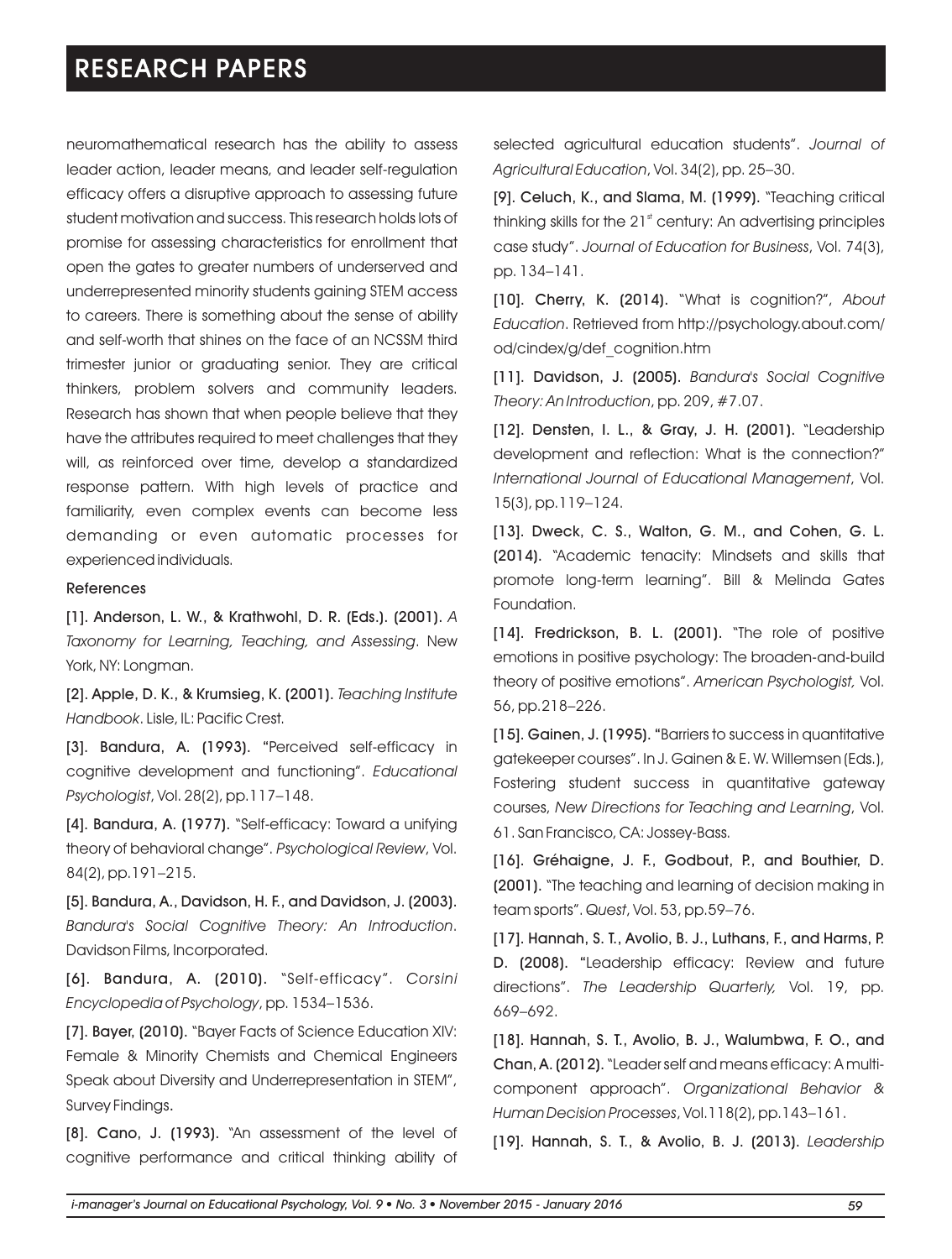*Efficacy Questionnaire*. Menlo Park, CA: Mind Garden, Inc.

[20]. Hidden Curriculum. (2014, August 26). In S. Abbott (Ed.), *The Glossary of Education Reform*. Retrieved from http://edglossary.org/hidden-curriculum

[21] Hughes, M., and Demo, D. H. (1989). "Selfperception of Black American: Self-esteem and personal efficacy". *The American Journal of Sociology*, Vol. 95, pp.132–159.

[22]. Ingold, K. (2014). "Impact of participation in the Shelton Leadership Challenge on Youth Leadership Development (Doctoral dissertation)". Available from *ProQuest Dissertations and Thesis Database*, UMI No. 3623715)

[23]. Mason, L. R. (2015). "The leadership efficacy of graduates of north carolina school of science and mathematics: a mixed-methods analysis". Doctoral Dissertation. North Carolina Agricultural and Technical State University.

[24]. McCormick, M. J., Tanguma, J., and Lopez-Forment, A. S. (2002). "Extending self-efficacy theory to leadership: A review and empirical test". *Journal of Leadership Education*, Vol.1(2), pp.34–39.

[25]. Mindgarden. (2013). "Welcome to Mindgarden, Inc!". Retrieved from http://www.mindgarden.com

[26] Myers, B. E., & Dyer, J. E. (2006). "The influence of student learning styles on critical thinking skill". *Journal of Agricultural Education*, Vol. 47(1), pp. 43–52.

[27]. Nash, D. H. (2014). "Perception analytics of an indepth observational analysis of  $6<sup>th</sup>$  grade african american male students' personal agency". Doctoral Dissertation. North Carolina Agricultural and Technical State University.

[28]. National Student Clearinghouse, (2015). "National Student Clearinghouse". Herndon, VA: Author. Retrieved from http://studentclearinghouse.org

[29]. NCSSM Course Catalogue, (2012). Retrieved fromhttp://www.ncssm.edu/academics/docs/course catalog.pdf

[30]. NCSSM Institutional Research, (2013). "Report to

Admissions Rubric Committee/Instructional Council: Secondary Outcomes for NCSSM Graduates 2000–2007".

[31]. Natelson, B. H. (Feb 1985). "Neurocardiology: An interdisciplinary area for the 80s". *Arch Neurol*. Vol.42 (2), pp.178–84.

[32]. Neuroscience. (1963). In Merriam-Webster online. Retrieved from http://www.merriam-webster.com/ dictionary/neuroscience

[33]. Osler, J.E. (2012a). "Introducing: Trichotomy Squared – A Novel Mixed Methods Test and Research Procedure Designed to Analyze, Transform, and Compare Qualitative and Quantitative Data for Education Scientists Who are Administrators, Practitioners, Teachers, and Technologists". *i-manager's Journal on Mathematics*, Vol. 1(3), Jul - Sep 2012, Print ISSN 2277-5129, E-ISSN 2277- 5137, pp. 23-32.

[34]. Osler, J. E. & Waden, C. (2012b). "Using Innovative Technical Solutions As An Intervention For At Risk Students: A Meta–Cognitive Statistical Analysis To Determine The Impact Of Ninth Grade Freshman Academies, Centers, And Center Models Upon Minority Student Retention And Achievement". *i-manager's Journal on School Educational Technology*, Vol. 8(2), Sep-Nov 2012, Print ISSN: 0973-2217, E-ISSN: 2230-7133, pp. 11-23.

[35]. Osler, J. E. (2013a). "The Psychometrics Of Educational Science: Designing Trichotomous Inventive Investigative Instruments For Qualitative And Quantitative Inquiry". *i-manager's Journal on School Educational Technology*, Vol. 8(3), Dec-Feb 2013, Print ISSN: 0973- 2217, E-ISSN: 2230-7133, pp. 15-22.

[36]. Pryor, J. H., Hurtado, S., DeAngelo, L., Palucki Blake, L., and Tran, S. (2010). "The American freshman: National norms fall 2010". Los Angeles, CA: Higher Education Research Institute, UCLA.

[37]. Sedlacek, W. E. (2004). *Beyond the Big Test: Noncognitive Assessment in Higher Education*. San Francisco, CA: Jossey-Bass.

[38]. Wagner, T. (2008). *The global achievement gap: Why even our best schools don't teach the new survival skills our children need-And what we can do about it*. New York, NY, *Basic Books.*